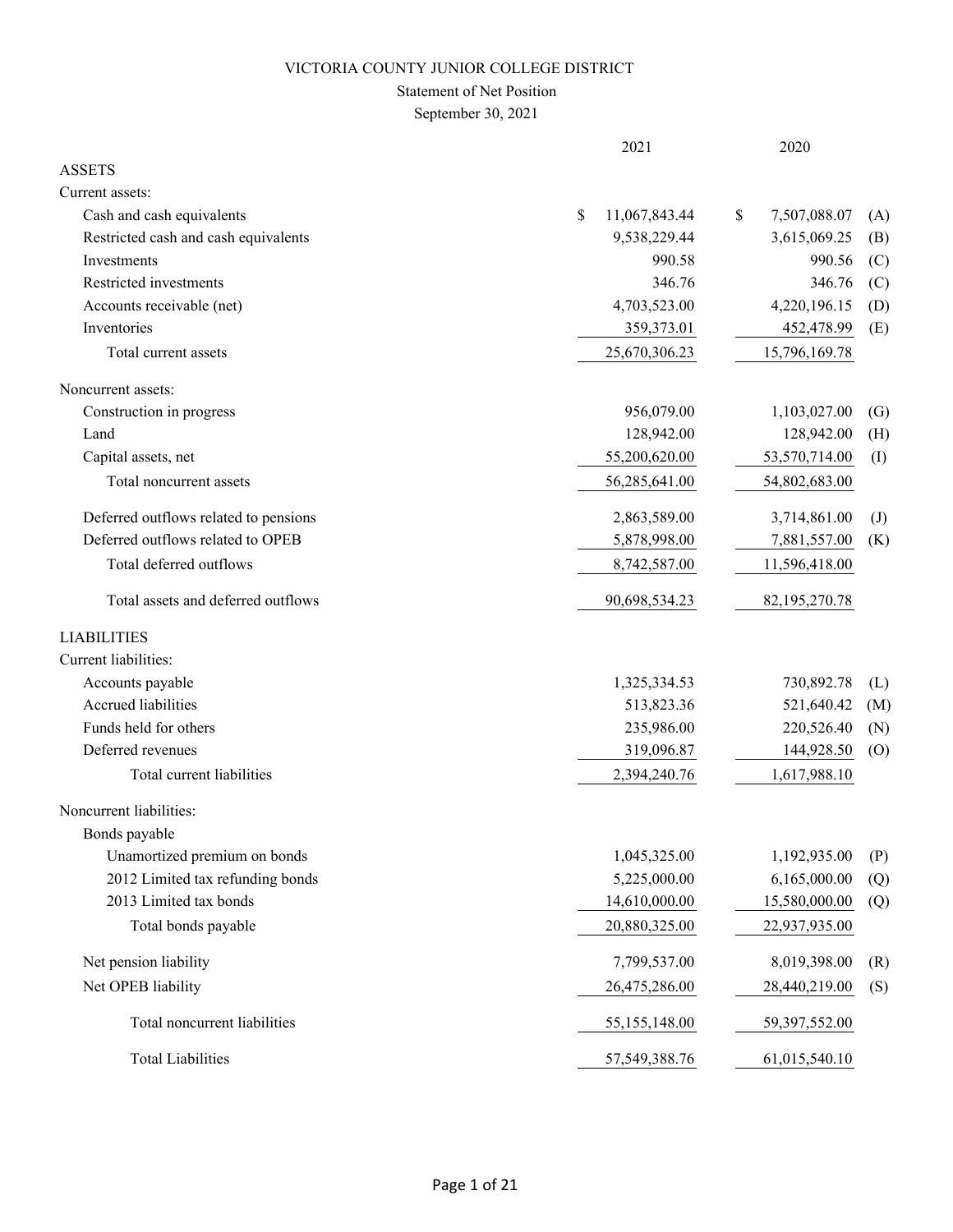## Statement of Net Position

September 30, 2021

|                                        | 2021          | 2020                |
|----------------------------------------|---------------|---------------------|
| Deferred inflows related to pensions   | 1,726,082.00  | 2,097,538.00<br>(T) |
| Deferred inflows related to OPEB       | 8,568,338.00  | 8,319,590.00<br>(U) |
| Total deferred inflows                 | 10,294,420.00 | 10,417,128.00       |
| Total liabilities and deferred inflows | 67,843,808.76 | 71,432,668.10       |
| NET POSITION                           |               |                     |
| Beginning of year                      | 21,667,601.16 | 9,461,647.06        |
| Current year addition                  | 1,187,124.31  | 1,300,955.62        |
| Total net position                     | 22,854,725.47 | 10,762,602.68       |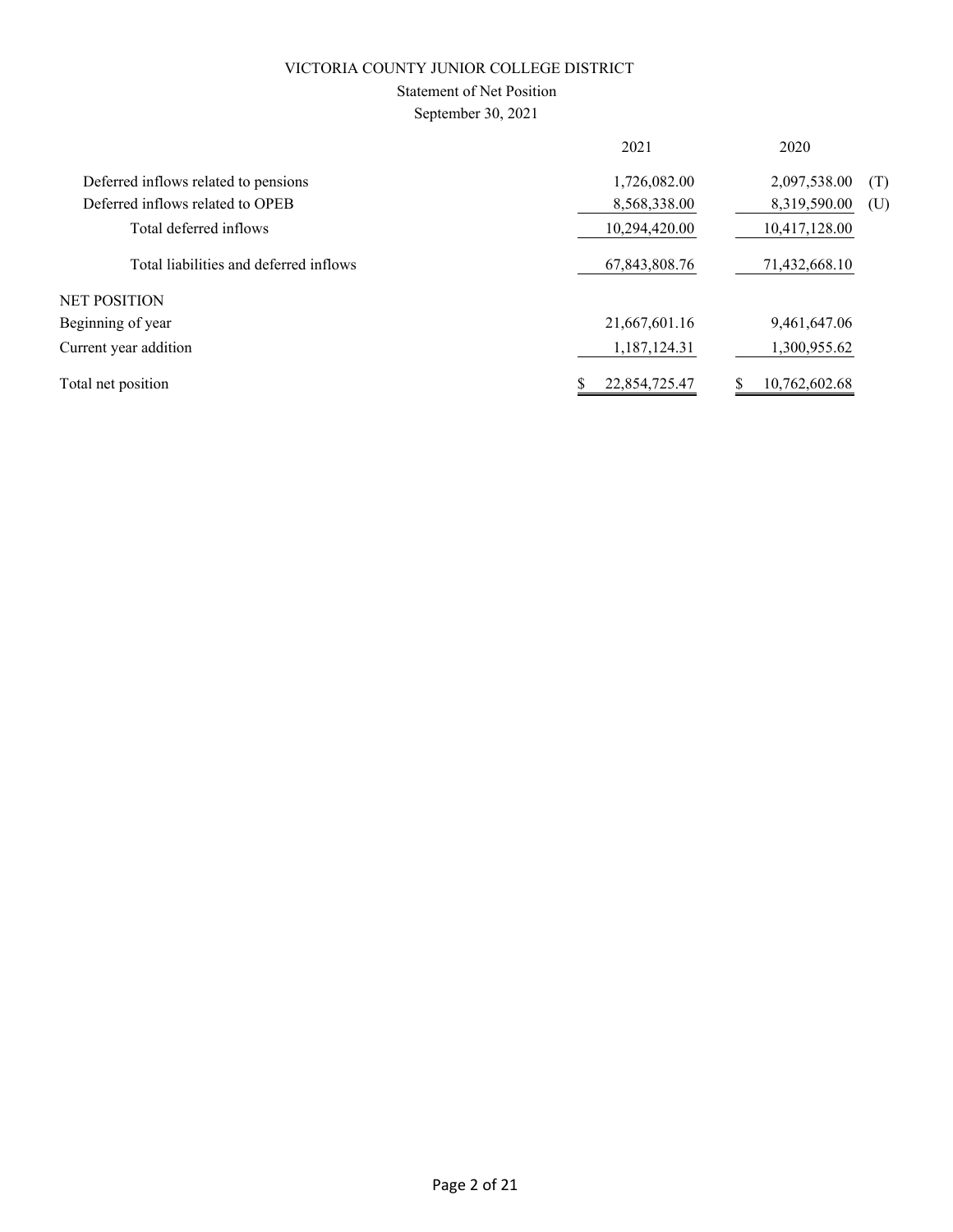#### **Annotations to Statement of Net Assets**

### **September 30, 2021**

- (A) Cash held in Prosperity Bank, excluding debt service and project funds.
- (B) Cash held in Prosperity Bank for debt service and projects.
- (C) Investments at TexPool.
- (D) Student, third-party, and grant receivables.

NOTE: Grant receivables and revenues are recorded each month to match revenue and expenses to the proper period.

- (E) Bookstore, Leo J. Welder Center for the Performing Arts, Conference and Education Center, and Central Stores inventories.
- (F) Prepaid expenses (recorded only at fiscal year end).
- (G) Gonzales Center Expansion, Phase III - \$247; Comprehensive Student Center - \$557,772; Museum Expansion - \$66,051; Welder Center Annex - \$8,378; Facilities Master Plan - \$323,631
- (H) Land.
- (I) Capital assets subject to depreciation.

Deferred outflows related to VC's proportionate share of TRS pension funds are related to changes that occur at the plan

(J) level including changes in assumptions, differences between expected and actual economic experiences, differences between projected and actual investment earnings, and differences in contributions and proportionate share of contributions. Contributions subsequent to the measurement date also impact deferred outflows of resources.

(K) Deferred outflows related to VC's proportionate share of ERS OPEB for difference between projected and actual investments earnings, changes in proportion and difference between contributions and the proportionate share of contributions, and contributions paid to ERS subsequent to the measurement date.

- (L) Accounts payable.
- (M) Accrued payroll liabilities and accrued sales tax payable.
- (N) Funds held in agency capacity for student groups and other organizations.
- (O) Deferred revenue for gift cards, grants, scholarships, early registration, and undistributed receipts from the student accounts receivable module.
- (P) Unamortized premium on bond issuance.
- (Q) Long-term debt obligations.
- (R) TRS retirement plan net pension liability.
- (S) ERS net OPEB liability.
- (T) Deferred inflows related to VC's proportionate share of TRS pension funds for differences between projected and actual investment earnings and differences between contributions and proportionate share of contributions.
- (U) Deferred inflows related to VC's proportionate share of ERS OPEB for differences between expected and actual economic experience and changes in actuarial assumptions.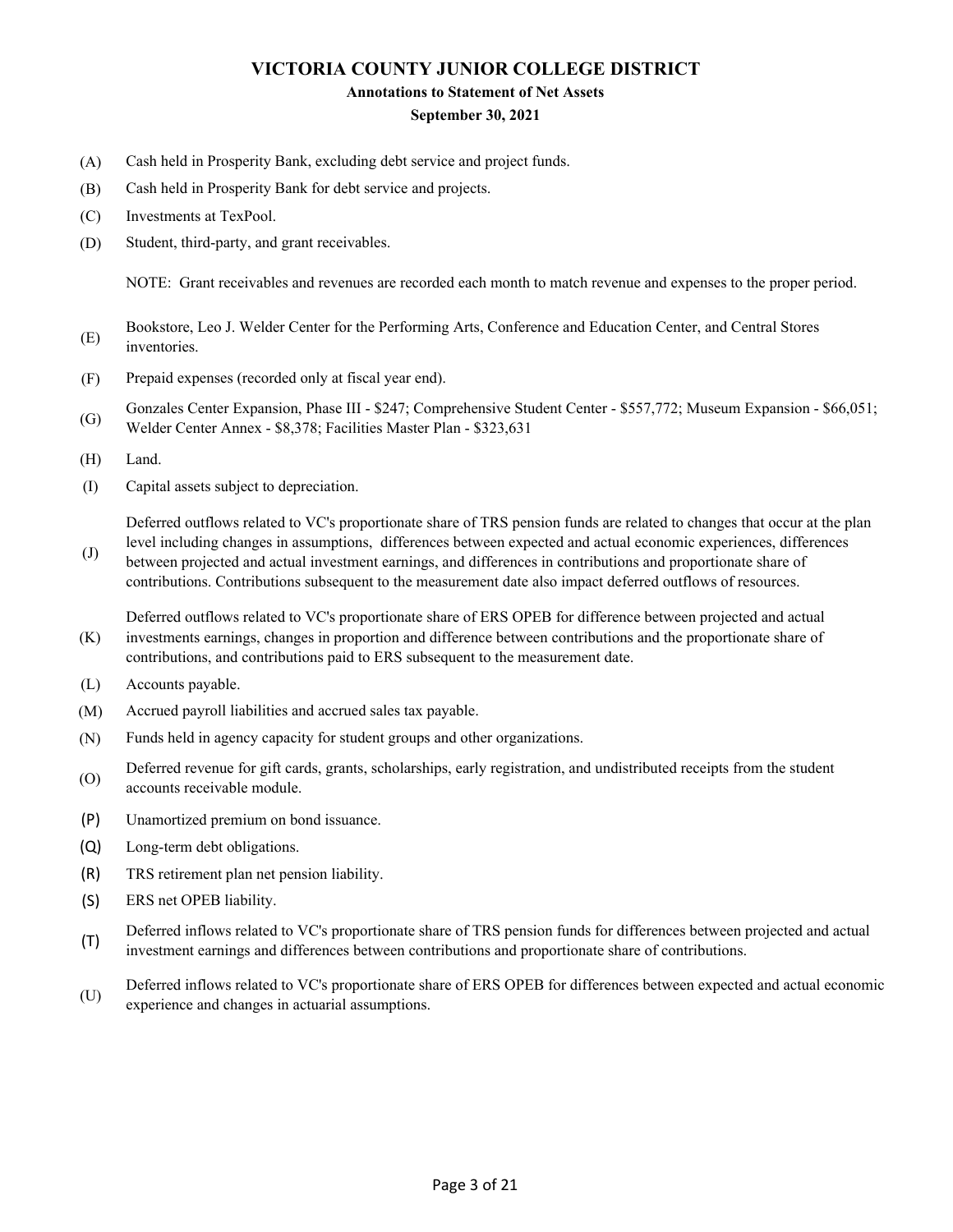### Statement of Revenues, Expenditures and Changes in Net Assets

September 30, 2021

## Consolidated - All Funds (Excluding Construction Projects)

|                                            | Adjusted<br><b>Budget</b> | Actual<br>$(100\%)$ | % Actual to<br>Adjusted<br><b>Budget</b> |   | Prior Year<br>Actual<br>09/30/20 | $%$ of<br>09/30/20<br>Actual |      |
|--------------------------------------------|---------------------------|---------------------|------------------------------------------|---|----------------------------------|------------------------------|------|
| <b>REVENUES:</b>                           |                           |                     |                                          |   |                                  |                              |      |
| State appropriations                       | \$<br>5,102,088           | \$<br>612,253.00    | 12.00%                                   | S | 664,388.00                       | 92.15% (1)                   |      |
| State paid benefits                        |                           |                     |                                          |   |                                  |                              |      |
| Health insurance                           | 124,212.00                | 124,212.00          | 100.00%                                  |   | 113,982.00                       | 108.98%                      | (2)  |
| Retirement contributions                   | 41,578.00                 | 41,576.91           | 100.00%                                  |   | 41,081.05                        | $101.21\%$ (2)               |      |
| Ad valorem taxes:                          |                           |                     |                                          |   |                                  |                              |      |
| Maintenance & operations                   | 13,011,959                | 24,079.98           | 0.19%                                    |   | 25,936.97                        | 92.84%                       | (3)  |
| Debt service                               | 2,623,938                 | 5,033.00            | 0.19%                                    |   | 3,345.79                         | $150.43\%$ (4)               |      |
| Tuition:                                   |                           |                     |                                          |   |                                  |                              |      |
| Credit courses                             | 4,208,613                 | 1,737,439.07        | 41.28%                                   |   | 1,679,750.10                     | 103.43%                      | (5)  |
| Non-credit courses                         | 1,213,495                 | 313,048.70          | 25.80%                                   |   | 242,454.54                       | 129.12%                      | (6)  |
| <b>TPEG</b>                                | (220,000)                 |                     | $0.00\%$                                 |   |                                  | #DIV/0!                      | (7)  |
| Fees:                                      |                           |                     |                                          |   |                                  |                              |      |
| Credit courses                             | 4,996,505                 | 2,081,217.08        | 41.65%                                   |   | 2,079,672.10                     | $100.07\%$ (8)               |      |
| Exemptions & waivers:                      |                           |                     |                                          |   |                                  |                              |      |
| Credit courses                             | (300,000)                 | (50,370.21)         | 16.79%                                   |   | (2,618.10)                       | 1923.92% (9)                 |      |
| Sales & services of educational activities | 462,275                   | 102,072.76          | 22.08%                                   |   | 77,577.06                        | 131.58% (11)                 |      |
| Investment income                          | 190,000                   | 2,513.94            | 1.32%                                    |   | 12,868.63                        | 19.54% (12)                  |      |
| Auxiliary enterprises                      | 2,768,300                 | 165,709.22          | 5.99%                                    |   | 166,561.70                       | 99.49% (13)                  |      |
| Other income                               | 111,350                   | 10,817.07           | 9.71%                                    |   | 10,824.67                        | 99.93% (14)                  |      |
| Scholarships and fellowships               | 2,729,690                 | 2,729,690.32        | 100.00%                                  |   | 2,460,890.21                     | 110.92% (15)                 |      |
| Grants:                                    |                           |                     |                                          |   |                                  |                              |      |
| Federal grants                             | 162,136                   | 162,135.44          | 100.00%                                  |   | 166,362.38                       | 97.46% (16)                  |      |
| State grants                               | 44,064                    | 44,064.48           | 100.00%                                  |   | 10,160.00                        | 433.71% (17)                 |      |
| Local grants                               | 87,352                    | 739.00              | 0.85%                                    |   | 5,000.00                         | 14.78% (18)                  |      |
| Total                                      | 37, 357, 555              | 8,106,231.76        | 21.70%                                   |   | 7,758,237.10                     | 104.49%                      |      |
| <b>EXPENDITURES:</b>                       |                           |                     |                                          |   |                                  |                              |      |
| Instruction                                | 11,429,300                | 1,092,328.96        | 9.56%                                    |   | 1,009,516.92                     | 108.20% (19)                 |      |
| Public service                             | 308,467                   | 3,482.93            | 1.13%                                    |   | (59, 811.34)                     | $-5.82\%$ (20)               |      |
| Academic support                           | 3,192,816                 | 331,660.50          | 10.39%                                   |   | 312,235.72                       | 106.22% (21)                 |      |
| Student services                           | 2,406,550                 | 227,697.26          | 9.46%                                    |   | 228,316.97                       | 99.73% (22)                  |      |
| Institutional support                      | 6,185,134                 | 599,058.03          | 9.69%                                    |   | 998,201.36                       | $60.01\%$ (23)               |      |
| Physical plant                             | 4,023,847                 | 1,032,680.14        | 25.66%                                   |   | 627,372.72                       | 164.60% (24)                 |      |
| Scholarships and fellowships               | 2,957,865                 | 2,836,311.86        | 95.89%                                   |   | 2,526,503.05                     | 112.26% (25)                 |      |
| Auxiliary enterprises                      | 3,167,981                 | 232,858.98          | 7.35%                                    |   | 252,648.71                       | 92.17% (26)                  |      |
| Debt service                               | 2,623,938                 |                     | $0.00\%$                                 |   |                                  | #DIV/0!                      | (28) |
| Reserve for contingencies                  | -                         |                     | #DIV/0!                                  |   |                                  | $0.00\%$ (29)                |      |
| Total                                      | 37,013,230                | 6,477,107.45        | 17.50%                                   |   | 6,015,281.48                     | 107.68%                      |      |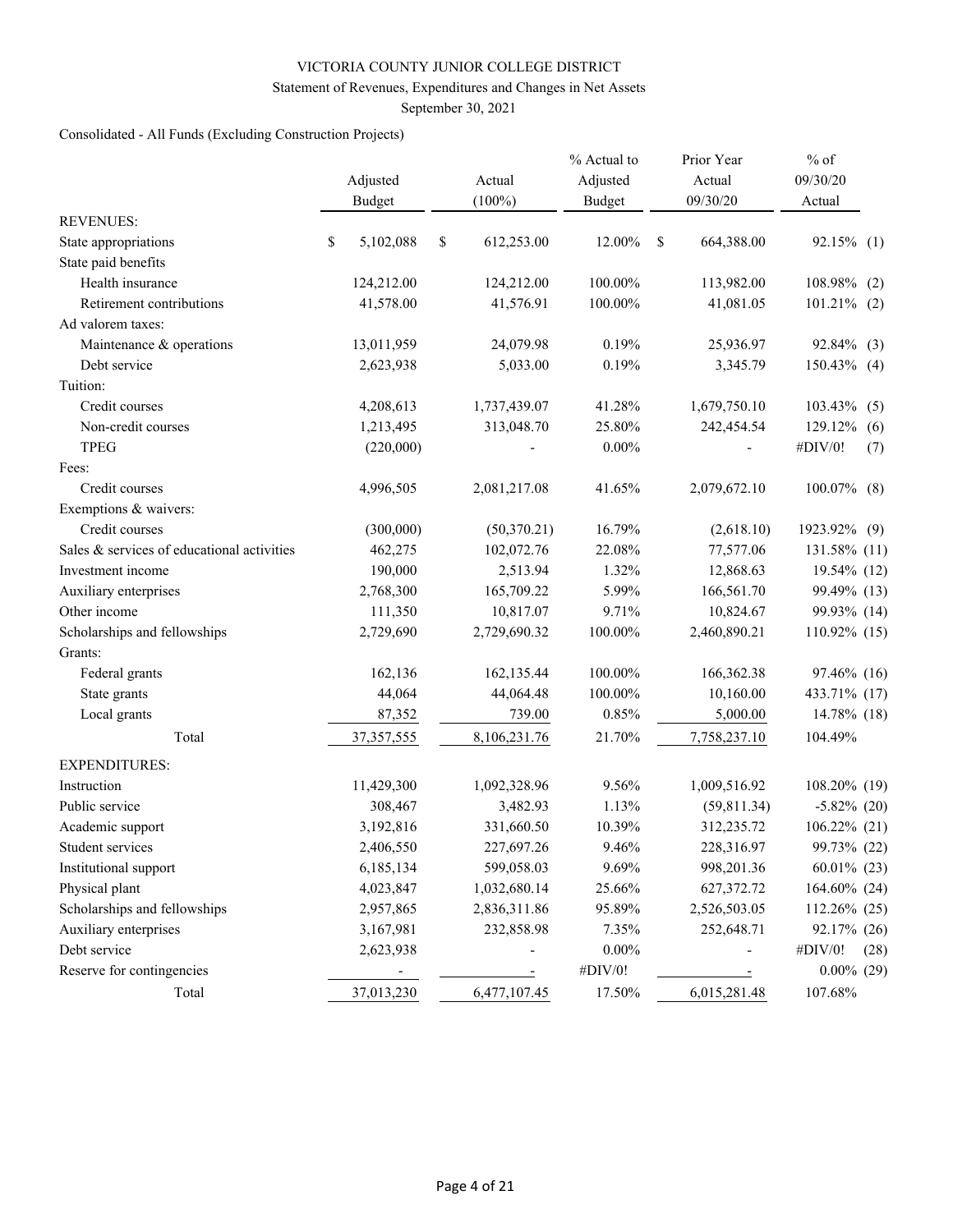## Statement of Revenues, Expenditures and Changes in Net Assets

September 30, 2021

Consolidated - All Funds (Excluding Construction Projects)

|                                       | Adjusted<br>Budget | Actual<br>$(100\%)$ | % Actual to<br>Adjusted<br>Budget | Prior Year<br>Actual<br>09/30/20 | $%$ of<br>09/30/20<br>Actual |
|---------------------------------------|--------------------|---------------------|-----------------------------------|----------------------------------|------------------------------|
| <b>TRANSFERS AMOUNG FUNDS:</b>        |                    |                     |                                   |                                  |                              |
| Transfers in                          | 97,675             | 97,675.00           | 100.00%                           | 53,969.00                        | 180.98%                      |
| Transfers out                         | (442,000)          | (539, 675.00)       | 122.10%                           | (495,969.00)                     | 108.81%                      |
| Total                                 | (344, 325)         | (442,000.00)        |                                   | (442,000.00)                     |                              |
| Net Increase (Decrease) in Net Assets |                    | 1,187,124.31        |                                   | 1,300,955.62                     |                              |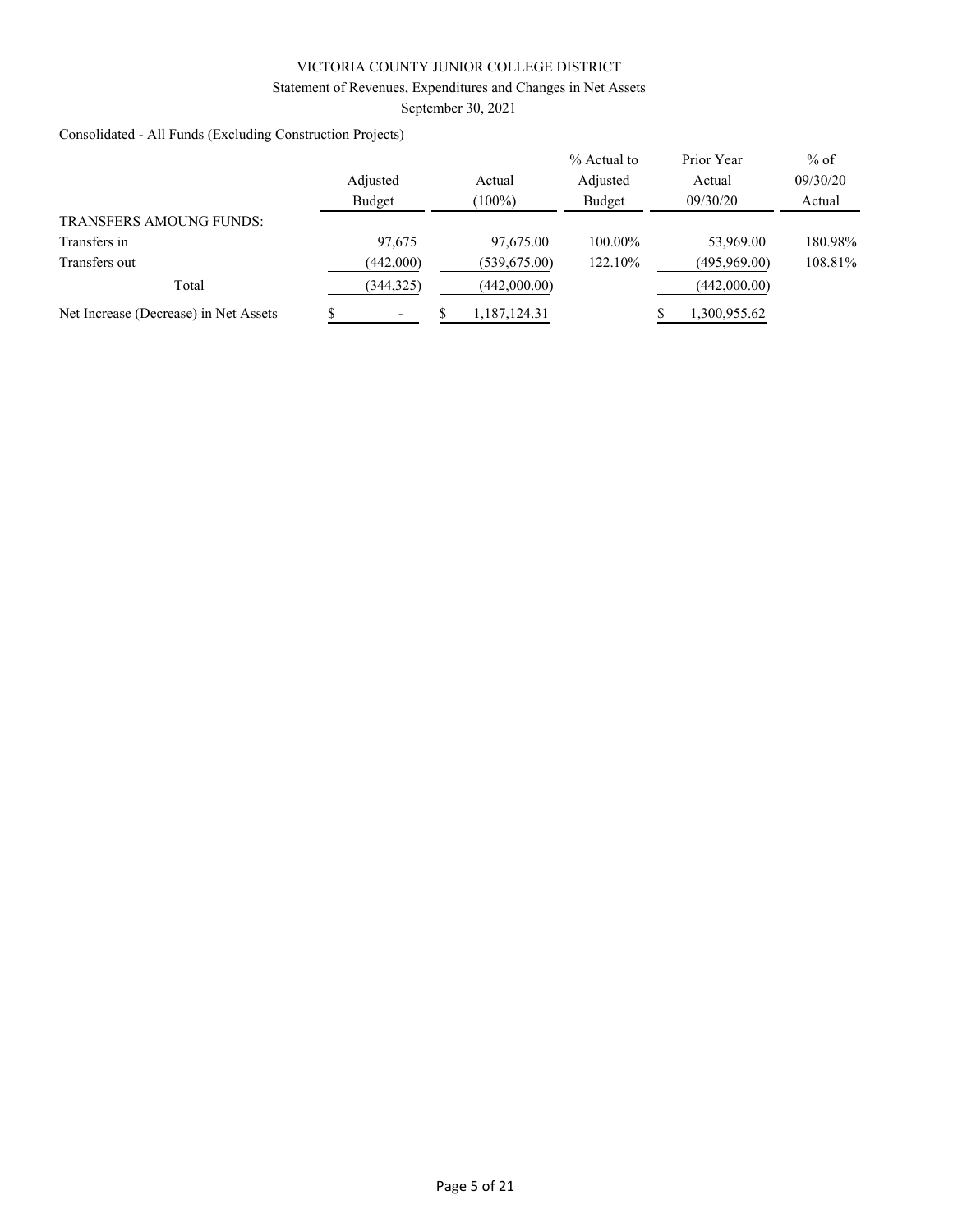## **Annotations to Statement of Revenue, Expenditures and Changes in Net Assets September 30, 2021**

| (1)  | State appropriations - 10 months; state does not pay in December and January<br>State appropriations            |
|------|-----------------------------------------------------------------------------------------------------------------|
| (2)  | State paid benefits - not a budgeted item as expenditures are recorded to offset the revenue amounts.           |
|      | Line item budgets adjusted monthly and are trued up during audit preparation at fiscal year-end                 |
| (3)  | Ad Valorem Taxes: Maintenance & operations - Appropriate, as current taxes due 02/28.                           |
|      | Tax revenues for maintenance & operations levy                                                                  |
| (4)  | Ad Valorem Taxes: Debt service - Appropriate, as current taxes due 02/28.<br>Tax revenues for debt service levy |
| (5)  | Tuition: Credit courses - Appropriate.                                                                          |
|      | In county                                                                                                       |
|      | Out of County                                                                                                   |
|      | Non-Resident                                                                                                    |
|      | Differential                                                                                                    |
| (6)  | Tuition: Non-credit courses - Appropriate.                                                                      |
|      | Allied health                                                                                                   |
|      | Business and computer                                                                                           |
|      | Contract/customized training                                                                                    |
|      | <b>EMS</b>                                                                                                      |
|      | <b>EMS</b> contract                                                                                             |
|      | Industrial                                                                                                      |
|      | Industrial contract                                                                                             |
|      | Non-funded allied health                                                                                        |
|      | Non-funded motorcycle safety                                                                                    |
|      | Non-funded other                                                                                                |
|      | Non-funded truck driving                                                                                        |
|      | Other contract                                                                                                  |
|      | Police academy                                                                                                  |
|      | Summer camp                                                                                                     |
|      | Workforce education                                                                                             |
| (7)  | Tuition: TPEG - Mandatory set-aside for Fall, Spring and Summer.                                                |
|      | State-mandated set-aside of tuition for scholarship purposes                                                    |
| (8)  | Fees: Credit courses - Appropriate.                                                                             |
|      | Course fees                                                                                                     |
|      | General fees                                                                                                    |
|      | Lab fees                                                                                                        |
|      | Liability insurance fees                                                                                        |
|      | Out of county fee                                                                                               |
|      | Technology fees                                                                                                 |
| (9)  | Exemptions & waivers: Credit courses                                                                            |
|      | Internally mandated exemptions & waivers of tuition and/or fees                                                 |
|      | State-mandated exemptions & waivers of tuition and/or fees                                                      |
| (10) | Exemptions & waivers: Non-credit courses.                                                                       |
|      | Internally mandated exemptions & waivers of tuition and/or fees                                                 |
|      | State-mandated exemptions & waivers of tuition and/or fees                                                      |

(11) Sales & services of educational activities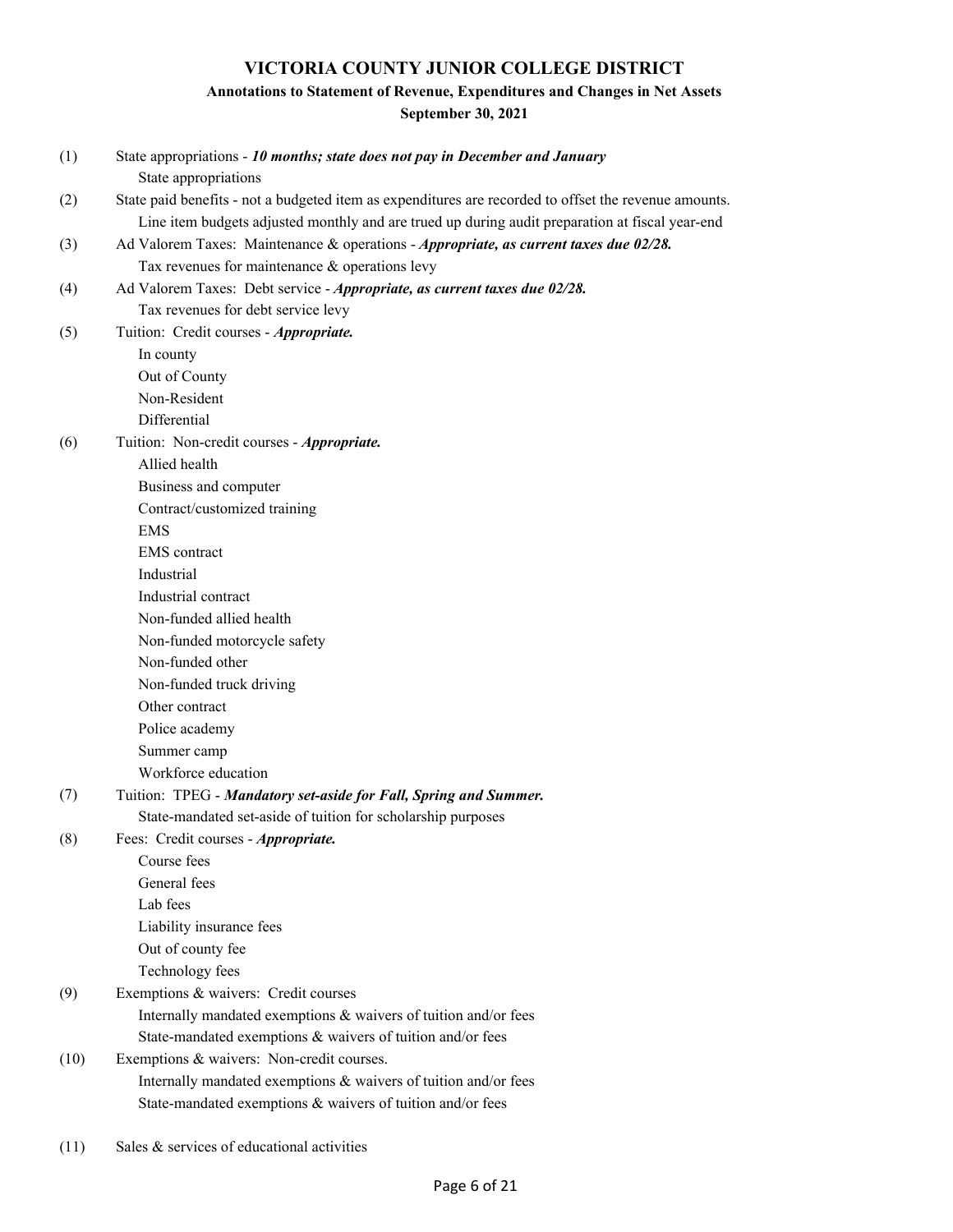## **Annotations to Statement of Revenue, Expenditures and Changes in Net Assets**

**September 30, 2021**

| Collection fee                                       |
|------------------------------------------------------|
| Commissions - testing center                         |
| Exam fees (credit courses)                           |
| ID card replacement                                  |
| Installment fees                                     |
| Lifelong Learning Institute membership fees          |
| Media Services charges to outside parties            |
| Museum of the Coastal Bend membership & tour charges |
| Papercut student printing                            |
| Sports center membership fee                         |
| Testing center fee (non-credit)                      |
| Transcript fee                                       |
| <b>VC-VISD MOU</b>                                   |
| Investment income                                    |
| Interest income                                      |
| Auxiliary enterprises                                |
| <b>Bookstore</b>                                     |
| Coin operated copiers                                |
| Conference and Education Center                      |
| Food service contract - Aramark                      |
| Leo J. Welder Center for the Performing Arts         |
| Official functions                                   |
| <b>Student Center operations</b>                     |
| Other income                                         |
| Athletic ticket sales                                |
| Estimated lost revenues due to COVID-19 pandemic     |
| Late & Schedule Change Fees                          |
| Library fines                                        |
| Other miscellaneous income                           |
| Parking fines                                        |
| Pell administrative allowance                        |
| Proceeds-Sale of Capital Assets                      |
| Recovery of indirect costs related to grants         |
| Recycling income                                     |
| Reimbursed expenditures due to COVID-19 pandemic     |
| Rental: Sports Center                                |
| Rental: Museum of the Coastal Bend                   |
| Rental: University of Houston                        |
|                                                      |

Returned check fees

 $(12)$ 

(13)

 $(14)$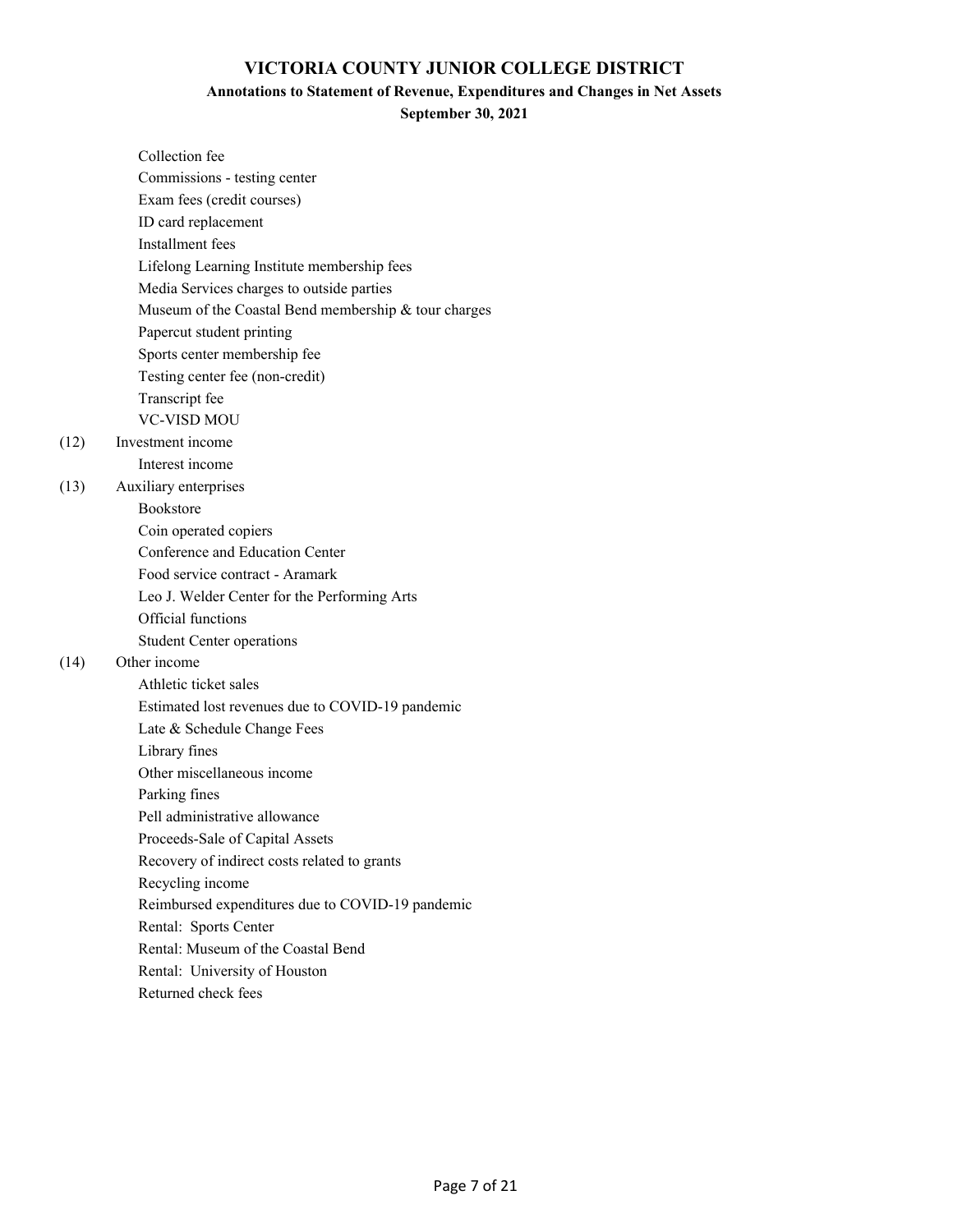### **Annotations to Statement of Revenue, Expenditures and Changes in Net Assets**

### **September 30, 2021**

| (15) | Scholarships and fellowships (including Title IV)                         |
|------|---------------------------------------------------------------------------|
|      | Title IV:                                                                 |
|      | Pell grants                                                               |
|      | Supplemental education opportunity grants                                 |
|      | Federal work-study                                                        |
|      | Direct loans                                                              |
|      | State scholarships:                                                       |
|      | Texas educational opportunity grants                                      |
|      | Texas grants                                                              |
|      | Texas public education grants                                             |
|      | Other scholarships & fellowships:                                         |
|      | Institutional scholarships                                                |
|      | Victoria College Foundation scholarships                                  |
| (16) | Grants and contracts: Federal grants and contracts - Appropriate.         |
|      | Non-scholarship & fellowship grants and contracts                         |
| (17) | Grants and contracts: State grants and contracts - Appropriate.           |
|      | Non-scholarship & fellowship grants and contracts                         |
| (18) | Grants and contracts: Local grants and contracts - Appropriate.           |
|      | Non-scholarship & fellowship grants and contracts                         |
| (19) | Instruction - Appropriate.                                                |
|      | Costs associated with provision of credit and non-credit course offerings |
|      | Instructional technology initiative                                       |
| (20) | Public service - Appropriate.                                             |
|      | Lifelong Learning Institute                                               |
|      | Motorcycle safety                                                         |
|      | Other non-state funded course offerings                                   |
|      | Personal enrichment                                                       |
|      | Summer camps                                                              |
|      | Truck driving                                                             |
| (21) | Academic support - Appropriate.                                           |
|      | Office of Executive Vice President, Chief Academic Officer                |
|      | Academic coaching                                                         |
|      | Academic support and student success                                      |
|      | Distance education and instructional technology                           |
|      | Division offices                                                          |
|      | Faculty / staff development                                               |
|      | Faculty senate                                                            |
|      | Gonzales center                                                           |
|      | Library                                                                   |
|      | Lyceum                                                                    |
|      | Museum of the Coastal Bend                                                |
|      | Total learning center                                                     |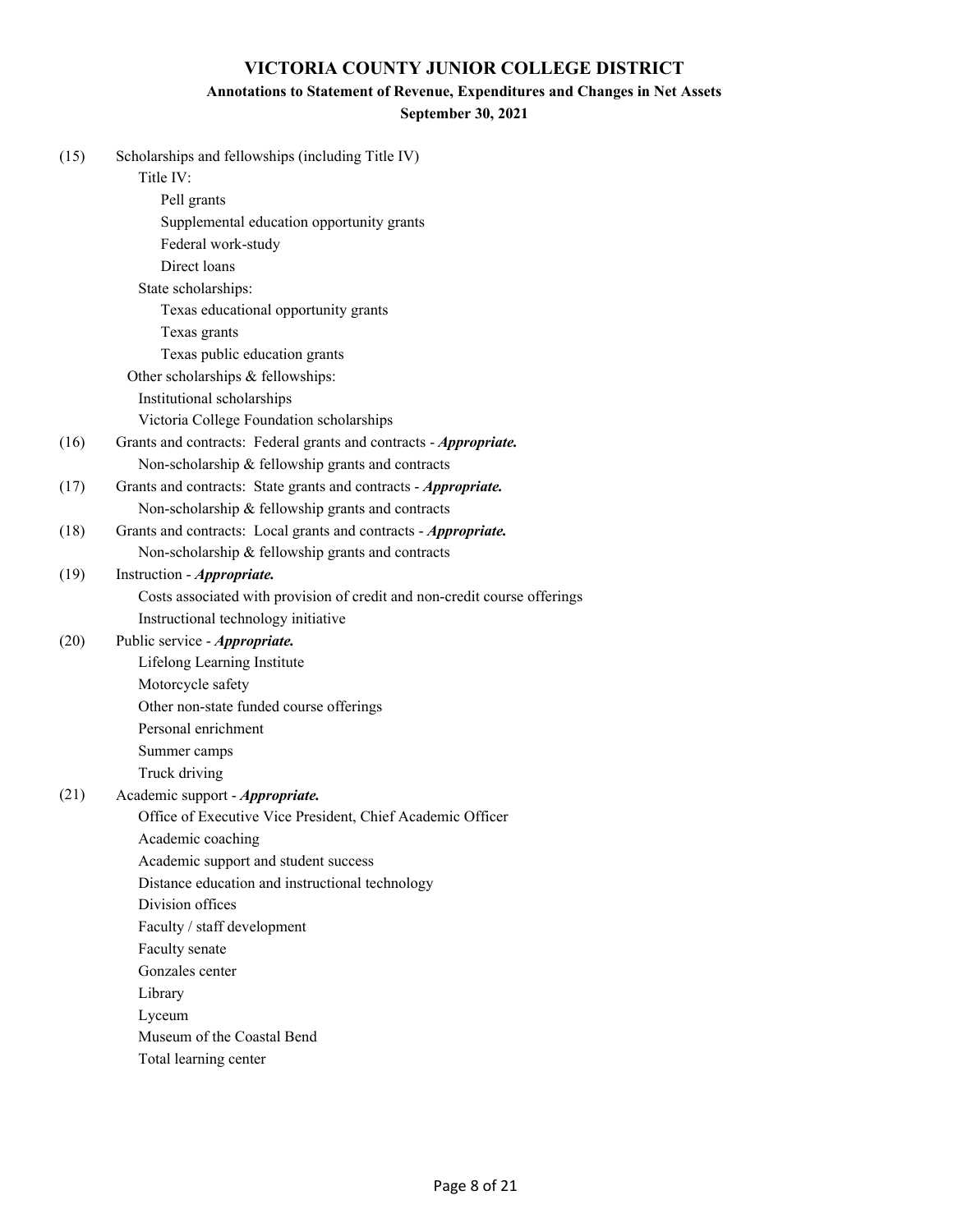### **Annotations to Statement of Revenue, Expenditures and Changes in Net Assets**

**September 30, 2021**

| (22) | Student services - Appropriate.                          |
|------|----------------------------------------------------------|
|      | Office, Vice President of Student Services               |
|      | Advising / counseling                                    |
|      | Athletics                                                |
|      | <b>Basketball</b>                                        |
|      | Cross country                                            |
|      | Financial aid                                            |
|      | Orientation                                              |
|      | Pre-College programs                                     |
|      | Registrar                                                |
|      | Sports center                                            |
|      | Student life office                                      |
|      | Student testing and assessment                           |
|      | Veterans services                                        |
|      | Volleyball                                               |
| (23) | Institutional support - Appropriate.                     |
|      | Office of the President                                  |
|      | Governing board                                          |
|      | Office, Vice President of Administrative Services        |
|      | Business office / payments                               |
|      | Campus security                                          |
|      | Central stores                                           |
|      | Central mail service                                     |
|      | Central telephone service                                |
|      | College advancement                                      |
|      | College information systems                              |
|      | Commencement                                             |
|      | Effectiveness, research and assessment                   |
|      | Faculty/staff development                                |
|      | Foundation - capital campaign                            |
|      | Foundation advancement                                   |
|      | General institutional                                    |
|      | Governmental affairs                                     |
|      | Human resources                                          |
|      | Institutional memberships                                |
|      | Marketing & communications                               |
|      | Office, Director of Special Projects and Risk Management |
|      | Printing and mailroom services                           |
|      | Purchasing                                               |
|      | Quality enhancement plan                                 |
|      | <b>Reaffirmation - SACS</b>                              |
|      | Sponsored research office                                |
|      | Staff council                                            |
|      | Strategic initiatives                                    |
|      | Tax appraisal and collection fees                        |
|      | Technology services                                      |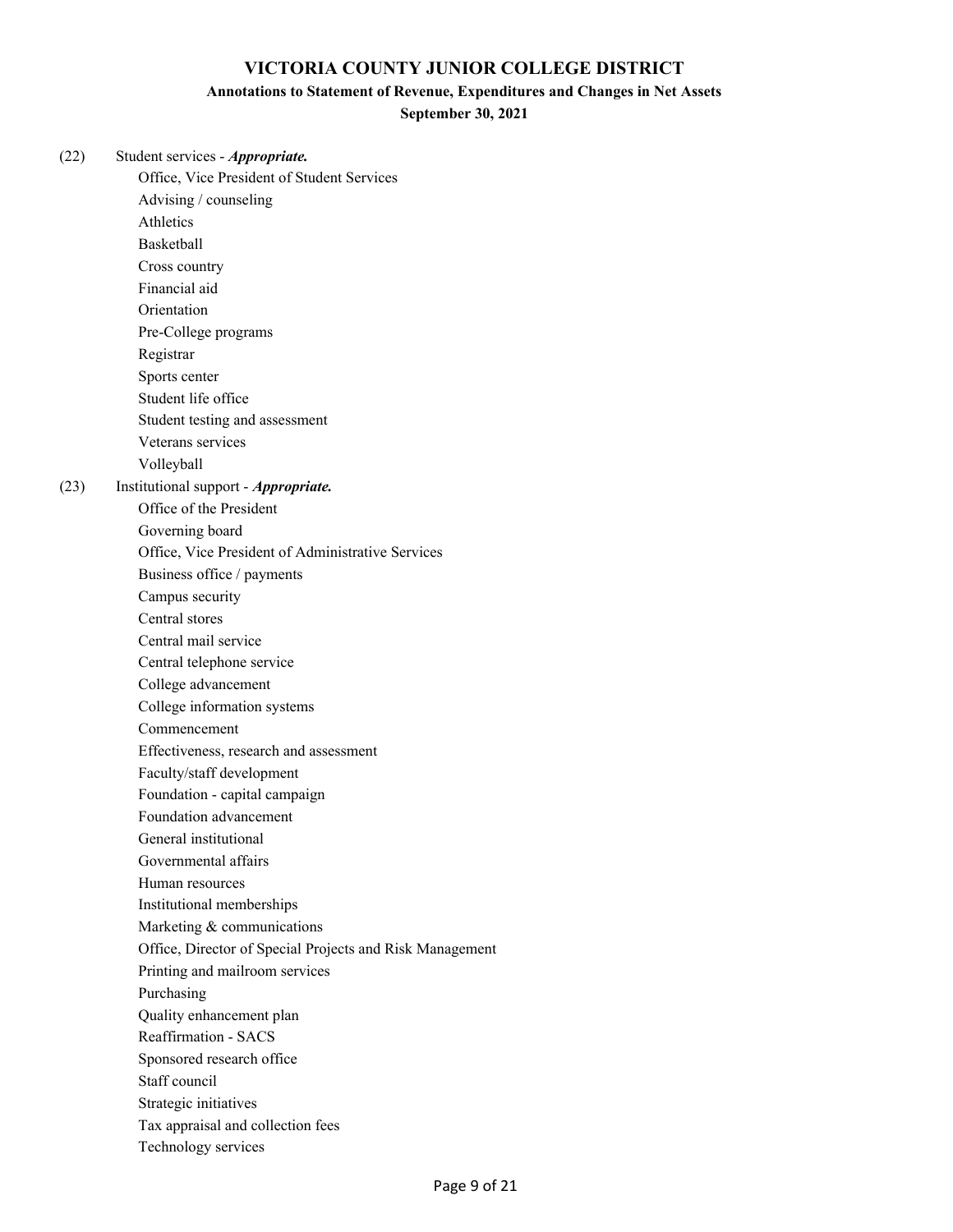#### **Annotations to Statement of Revenue, Expenditures and Changes in Net Assets**

## **September 30, 2021**

| (24) | Physical plant - Appropriate.                                                                                     |
|------|-------------------------------------------------------------------------------------------------------------------|
|      | Building maintenance                                                                                              |
|      | Custodial services                                                                                                |
|      | General services                                                                                                  |
|      | Grounds maintenance                                                                                               |
|      | Major repairs & renovations                                                                                       |
|      | <b>Utilities</b>                                                                                                  |
| (25) | Scholarships and fellowships                                                                                      |
|      | Institutional work-study                                                                                          |
|      | Pass through of other federal (non-Title IV) scholarships                                                         |
|      | Pass through of scholarships awarded by the foundation                                                            |
|      | Pass through of state scholarships                                                                                |
|      | Pass through of local scholarships                                                                                |
|      | Scholarships funded by auxiliary services                                                                         |
|      | Title IV                                                                                                          |
| (26) | Auxiliary enterprises - Appropriate.                                                                              |
|      | Expenditures associated with auxiliary enterprises enumerated at (12) above                                       |
| (27) | Staff benefits - unallocated - Appropriate. Unallocated benefits is taken to zero at FYE.                         |
|      | Health insurance not reimbursed by state                                                                          |
|      | Teacher retirement system not reimbursed by state                                                                 |
|      | Unemployment compensation                                                                                         |
|      | Workman's compensation                                                                                            |
| (28) | Debt service - Appropriate, as principal payments are due in August and interest payments are due in February and |

*August.*

Bonded debt payments of principal and interest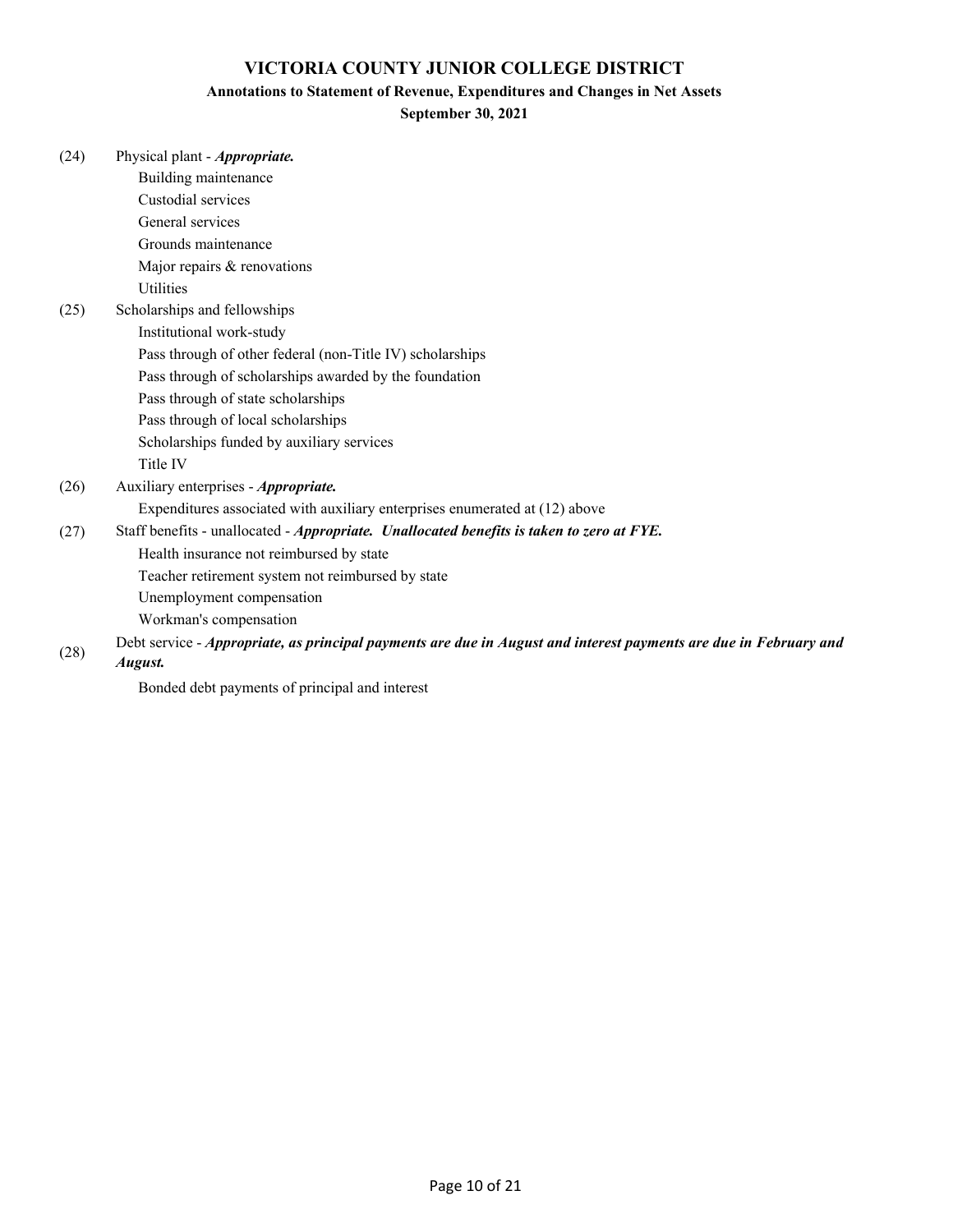## Statement of Revenues, Expenditures and Changes in Net Assets

September 30, 2021

### Unrestricted - General

|                                            |               |    |              | % Actual to   |               | Prior Year   | $%$ of   |
|--------------------------------------------|---------------|----|--------------|---------------|---------------|--------------|----------|
|                                            | Adjusted      |    | Actual       | Adjusted      |               | Actual       | 09/30/20 |
|                                            | <b>Budget</b> |    | $(100\%)$    | <b>Budget</b> |               | 09/30/20     | Actual   |
| <b>REVENUES:</b>                           |               |    |              |               |               |              |          |
| State appropriations                       | \$5,102,088   | \$ | 612,253.00   | 12.00%        | $\mathsf{\$}$ | 664,388.00   | 92.15%   |
| State paid benefits                        |               |    |              |               |               |              |          |
| Health insurance                           | 124,212       |    | 124,212.00   | 100.00%       |               | 113,982.00   | 108.98%  |
| Retirement contributions                   | 41,578        |    | 41,576.91    | 100.00%       |               | 41,081.05    | 101.21%  |
| Ad valorem taxes:                          |               |    |              |               |               |              |          |
| Maintenance & operations                   | 13,011,959    |    | 24,079.98    | 0.19%         |               | 25,936.97    | 92.84%   |
| Tuition:                                   |               |    |              |               |               |              |          |
| Credit courses                             | 4,208,613     |    | 1,737,439.07 | 41.28%        |               | 1,679,750.10 | 103.43%  |
| Non-credit courses                         | 1,213,495     |    | 313,048.70   | 25.80%        |               | 242,454.54   | 129.12%  |
| <b>TPEG</b>                                | (220,000)     |    |              | $0.00\%$      |               |              | $0.00\%$ |
| Fees:                                      |               |    |              |               |               |              |          |
| Credit courses                             | 4,996,505     |    | 2,081,217.08 | 41.65%        |               | 2,079,672.10 | 100.07%  |
| Exemptions & waivers:                      |               |    |              |               |               |              |          |
| Credit courses                             | (300,000)     |    | (50,370.21)  | 16.79%        |               | (2,618.10)   | 1923.92% |
| Sales & services of educational activities | 462,275       |    | 102,072.76   | 22.08%        |               | 77,577.06    | 131.58%  |
| Investment income                          | 190,000       |    | 2,513.94     | 1.32%         |               | 12,868.63    | 19.54%   |
| Other income                               | 111,350       |    | 10,817.07    | 9.71%         |               | 10,824.67    | 99.93%   |
| Grants:                                    |               |    |              |               |               |              |          |
| Local grants                               | 87,352        |    | 739.00       | 0.85%         |               | 5,000.00     | 14.78%   |
| Total                                      | 29,029,427    |    | 4,999,599.30 | 17.22%        |               | 4,950,917.02 | 100.98%  |
| <b>EXPENDITURES:</b>                       |               |    |              |               |               |              |          |
| Instruction                                | 11,311,907    |    | 974,935.16   | 8.62%         |               | 920,442.72   | 105.92%  |
| Public service                             | 308,467       |    | 3,482.93     | 1.13%         |               | (59, 811.34) | $-5.82%$ |
| Academic support                           | 3,192,816     |    | 331,660.50   | 10.39%        |               | 312,235.72   | 106.22%  |
| Student services                           | 2,372,099     |    | 193,246.16   | 8.15%         |               | 200,741.41   | 96.27%   |
| Institutional support                      | 6,130,778     |    | 544,703.01   | 8.88%         |               | 938,328.74   | 58.05%   |
| Physical plant                             | 4,023,847     |    | 1,032,680.14 | 25.66%        |               | 627,372.72   | 164.60%  |
| Scholarships and fellowships               | 130,500       |    | 8,946.54     | 6.86%         |               | 11,643.84    | 76.83%   |
| Staff benefits                             | 717,332       |    | 121,028.79   | 16.87%        |               | 120,297.37   | 100.61%  |
| Total                                      | 28,187,746    |    | 3,210,683.23 | 11.39%        |               | 3,071,251.18 | 104.54%  |
| TRANSFERS AMOUNG FUNDS:                    |               |    |              |               |               |              |          |
| Transfers out                              | (442,000)     |    | (539,675.00) | 122.10%       |               | (495,969.00) | 108.81%  |
| Total                                      | (442,000)     |    | (539,675.00) | 122.10%       |               | (495,969.00) | 108.81%  |
| Net Increase (Decrease) in Net Assets      | 399,681<br>\$ | S. | 1,249,241.07 |               | \$            | 1,383,696.84 |          |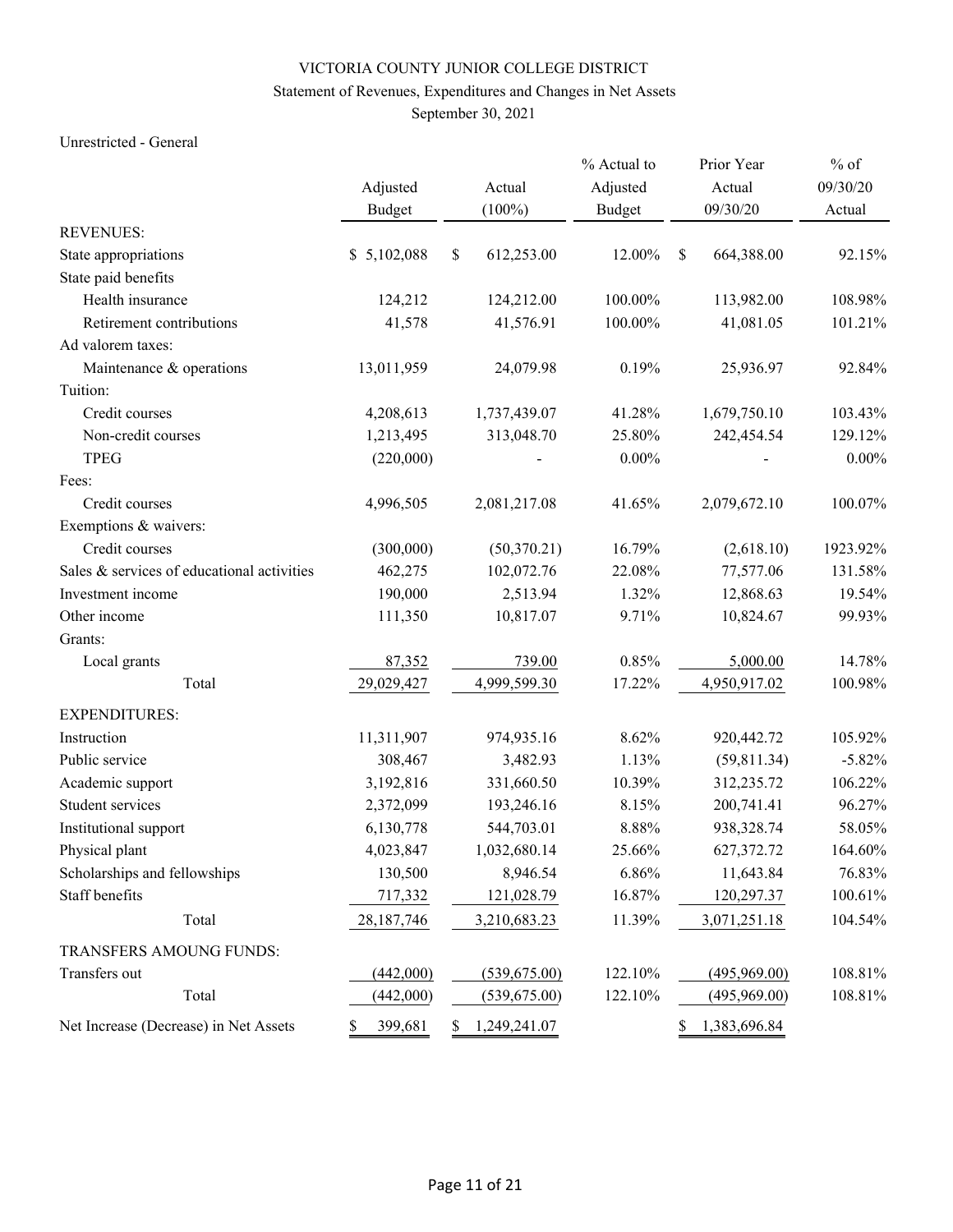## Statement of Revenues, Expenditures and Changes in Net Assets

September 30, 2021

## Federal Restricted Funds

|                                              |                 |                | % Actual to | Prior Year     | $%$ of   |
|----------------------------------------------|-----------------|----------------|-------------|----------------|----------|
|                                              | Adjusted        | Actual         | Adjusted    | Actual         | 09/30/20 |
|                                              | Budget          | $(100\%)$      | Budget      | 09/30/20       | Actual   |
| <b>REVENUES:</b>                             |                 |                |             |                |          |
| Scholarships and fellowships (with Title IV) | 2,729,690<br>\$ | \$2,729,690.32 | 100.00%     | \$2,460,890.21 | 110.92%  |
| Federal grants                               | 162,136         | 162, 135.44    | 100.00%     | 166,362.38     | 97.46%   |
| Total                                        | 2,891,826       | 2,891,825.76   | 100.00%     | 2,627,252.59   | 110.07%  |
| <b>EXPENDITURES:</b>                         |                 |                |             |                |          |
| Instruction                                  | 73,329          | 73,329.32      | 100.00%     | 78,914.20      | 92.92%   |
| Student services                             | 34,451          | 34,451.10      | 100.00%     | 27,575.56      | 124.93%  |
| Institutional support                        | 54,356          | 54,355.02      | 100.00%     | 59,872.62      | 90.78%   |
| Scholarships and fellowships                 | 2,729,690       | 2,729,690.32   | 100.00%     | 2,460,890.21   | 110.92%  |
| Total                                        | 2,891,826       | 2,891,825.76   | 100.00%     | 2,627,252.59   | 110.07%  |
| Net Increase (Decrease) in Net Assets        | \$              | \$             |             | \$             |          |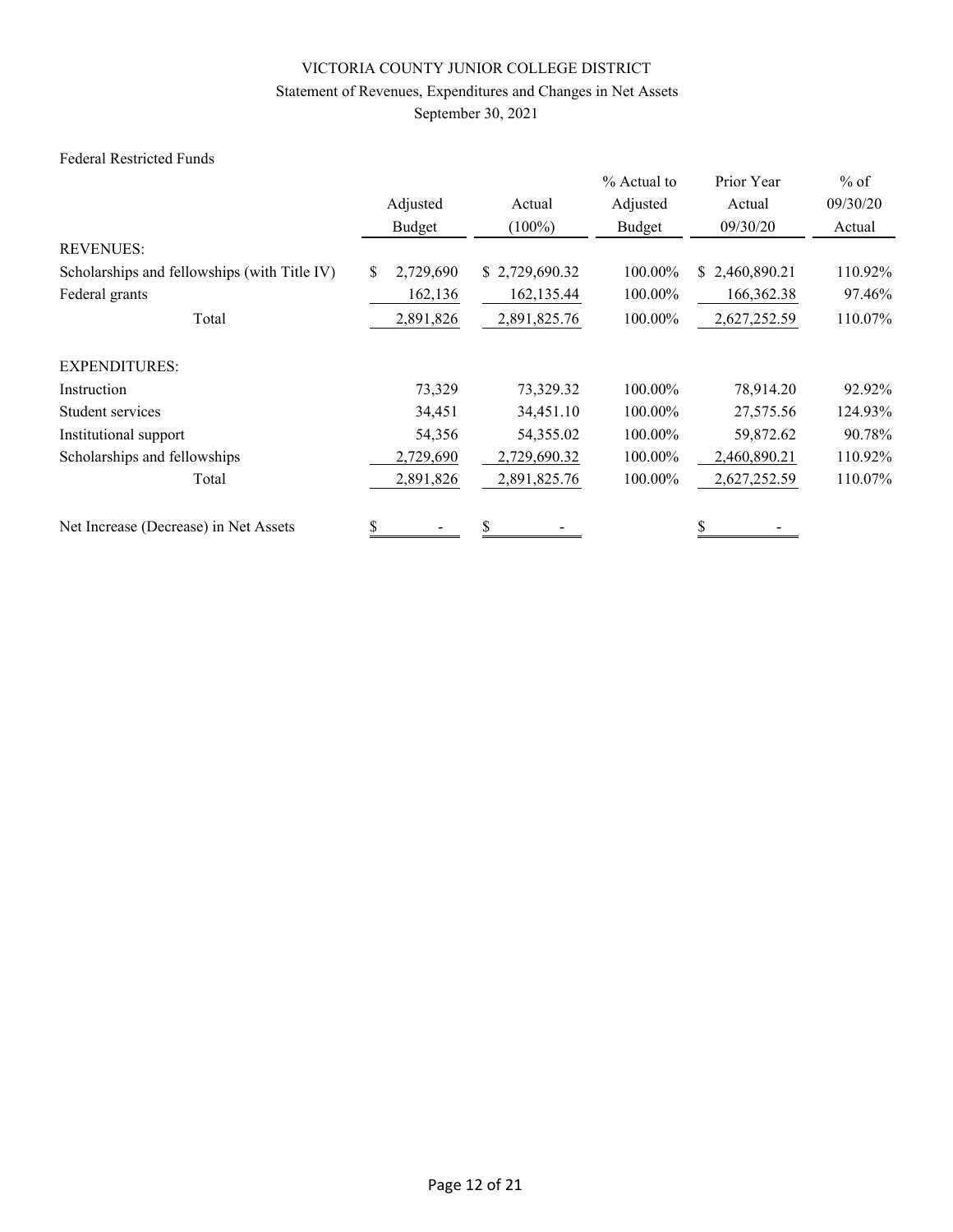## Statement of Revenues, Expenditures and Changes in Net Assets

September 30, 2021

### State Restricted Funds

|                                       |              |                | % Actual to | Prior Year      | $%$ of   |
|---------------------------------------|--------------|----------------|-------------|-----------------|----------|
|                                       | Adjusted     | Actual         | Adjusted    | Actual          | 09/30/20 |
|                                       | Budget       | $(100\%)$      | Budget      | 09/30/20        | Actual   |
| <b>REVENUES:</b>                      |              |                |             |                 |          |
| State grants                          | 44,064<br>\$ | 44,064.48<br>S | 100.00%     | 10,160.00<br>\$ | 433.71%  |
| Total                                 | 44,064       | 44,064.48      | 100.00%     | 10,160.00       | 433.71%  |
| <b>EXPENDITURES:</b>                  |              |                |             |                 |          |
| Instruction                           | 44,064       | 44,064.48      | 100.00%     | 10,160.00       | 433.71%  |
| Scholarships and fellowships          | 97,675       | 97,675.00      | 100.00%     | 53,969.00       | 180.98%  |
| Total                                 | 141,739      | 141,739.48     | 100.00%     | 64,129.00       | 221.02%  |
| <b>TRANSFERS AMOUNG FUNDS:</b>        |              |                |             |                 |          |
| Transfers in                          | 97,675       | 97,675.00      | 100.00%     | 53,969.00       | 180.98%  |
| Net Increase (Decrease) in Net Assets | \$           | \$             |             | \$              |          |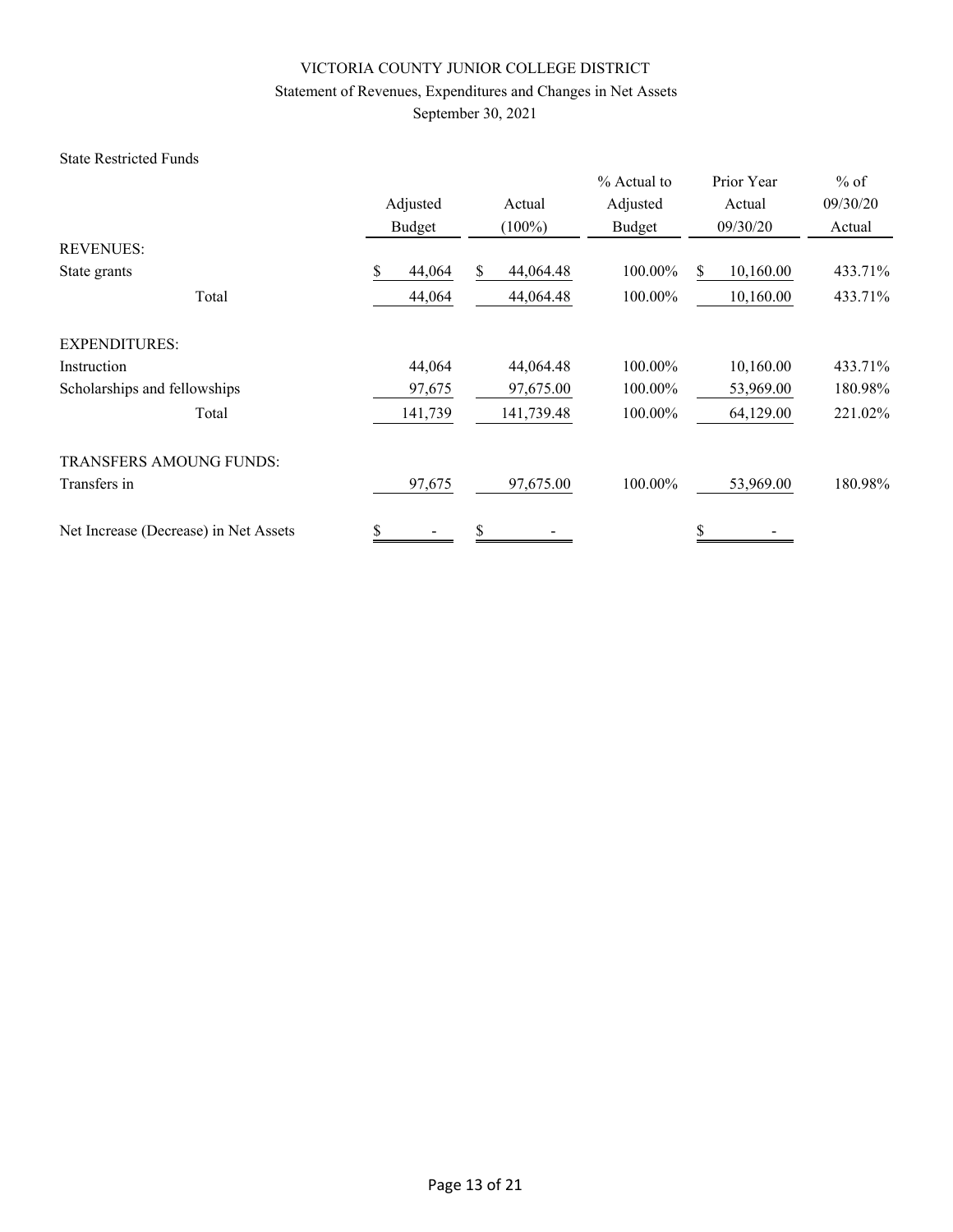## Statement of Revenues, Expenditures and Changes in Net Assets

September 30, 2021

## Local Restricted Funds

|                                       |       | Adjusted<br>Budget |    | Actual<br>$(100\%)$ | % Actual to<br>Adjusted<br>Budget | Prior Year<br>Actual<br>09/30/20 | $%$ of<br>09/30/20<br>Actual |
|---------------------------------------|-------|--------------------|----|---------------------|-----------------------------------|----------------------------------|------------------------------|
| <b>REVENUES:</b>                      |       |                    |    |                     |                                   |                                  |                              |
| Local grants                          |       |                    | \$ |                     | $0.00\%$                          | \$                               | $0.00\%$                     |
|                                       | Total |                    |    |                     | $0.00\%$                          |                                  | $0.00\%$                     |
| <b>EXPENDITURES:</b>                  |       |                    |    |                     |                                   |                                  |                              |
| Academic support                      |       |                    |    |                     | $0.00\%$                          |                                  | $0.00\%$                     |
|                                       | Total |                    |    |                     | $0.00\%$                          |                                  | $0.00\%$                     |
| Net Increase (Decrease) in Net Assets |       |                    | \$ |                     |                                   |                                  |                              |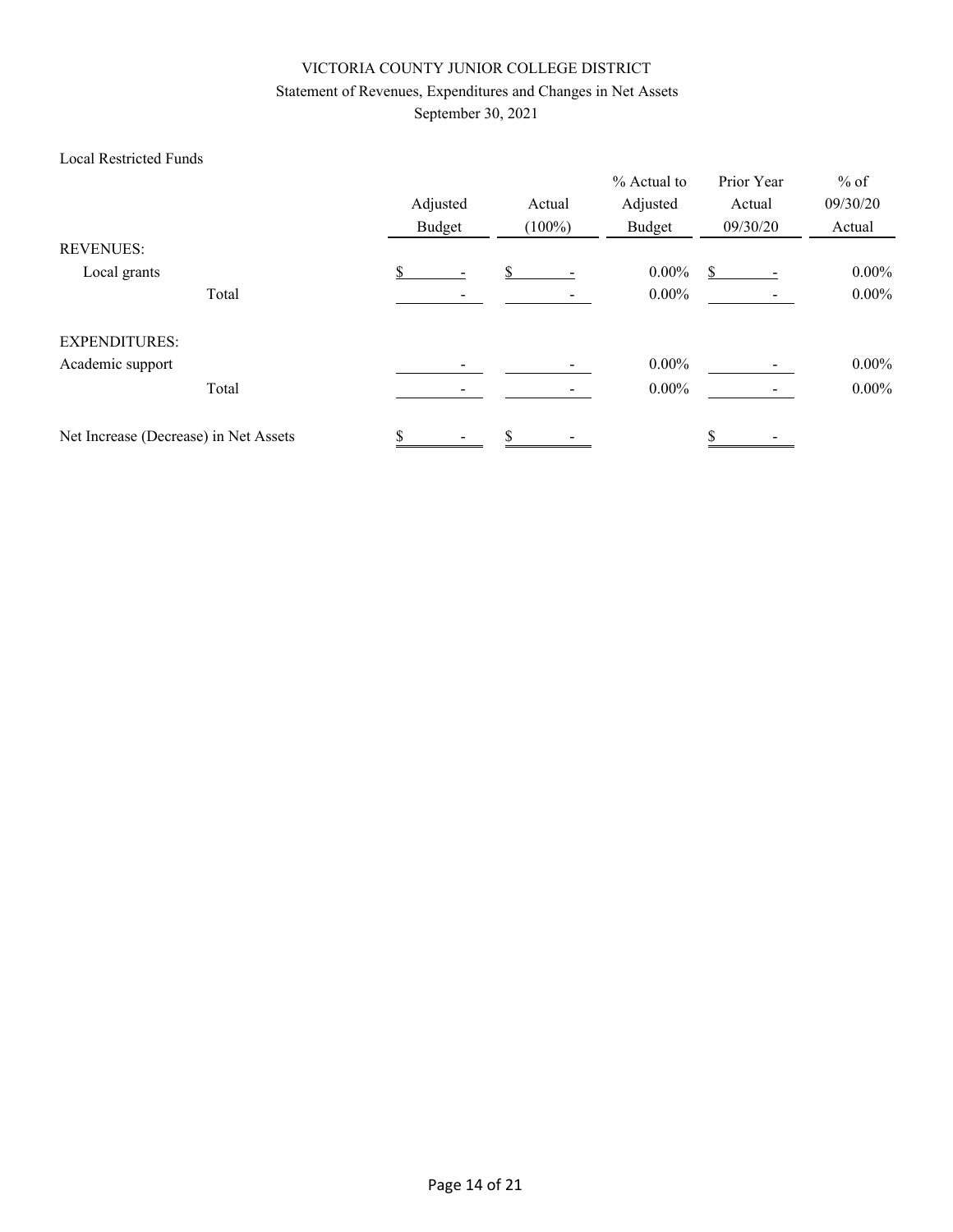## Statement of Revenues, Expenditures and Changes in Net Assets

September 30, 2021

## Auxiliary Enterprises

|                                       |                  |                   | % Actual to   | Prior Year        | $%$ of   |  |
|---------------------------------------|------------------|-------------------|---------------|-------------------|----------|--|
|                                       | Adjusted         | Actual            | Adjusted      | Actual            | 09/30/20 |  |
|                                       | Budget           | $(100\%)$         | <b>Budget</b> | 09/30/20          | Actual   |  |
| <b>REVENUES:</b>                      |                  |                   |               |                   |          |  |
| Auxiliary services                    | 2,768,000<br>\$  | 165,705.26<br>\$. | 5.99%         | 166,498.03        | 99.52%   |  |
| Interest                              | 300              | 3.96              | $0.00\%$      | 63.67             | 6.22%    |  |
| Total                                 | 2,768,300        | 165,709.22        | 5.99%         | 166,561.70        | 99.49%   |  |
| <b>EXPENDITURES:</b>                  |                  |                   |               |                   |          |  |
| Salaries and wages                    | 548,527          | 44,086.34         | 8.04%         | 42,342.30         | 104.12%  |  |
| Employee benefits                     | 161,322          | 14,743.19         | 9.14%         | 14,402.37         | 102.37%  |  |
| Allocations and departmental charges  | 196,221          | 15,610.00         | 7.96%         | 15,681.15         | 99.55%   |  |
| Professional and contracted services  | 109,512          | 15,340.08         | 14.01%        | 6,781.24          | 226.21%  |  |
| Advertising and public relations      | 29,950           | 1,596.85          | 5.33%         | 500.00            | 319.37%  |  |
| Rental expenditures                   | 11,165           | 680.40            | 6.09%         |                   | $0.00\%$ |  |
| Supplies                              | 15,975           | 4,359.83          | 27.29%        | 3,609.72          | 120.78%  |  |
| Training and conference fees          | 3,700            |                   | $0.00\%$      | 150.00            | $0.00\%$ |  |
| Travel                                | 500              |                   | $0.00\%$      |                   | $0.00\%$ |  |
| Other operating expenditures          | 295,799          | 15,346.49         | 5.19%         | 16,801.82         | 91.34%   |  |
| Scholarships and fellowships          | 44,000           | 19,042.00         | 43.28%        | 16,732.00         | 113.81%  |  |
| Auxiliary enterprises                 | 1,747,810        | 102,053.80        | 5.84%         | 135,528.11        | 75.30%   |  |
| Capital outlay                        | 3,500            |                   | $0.00\%$      | 120.00            | $0.00\%$ |  |
| Total                                 | 3,167,981        | 232,858.98        | 7.35%         | 252,648.71        | 92.17%   |  |
| Net Increase (Decrease) in Net Assets | (399, 681)<br>\$ | (67, 149.76)<br>S |               | (86,087.01)<br>\$ |          |  |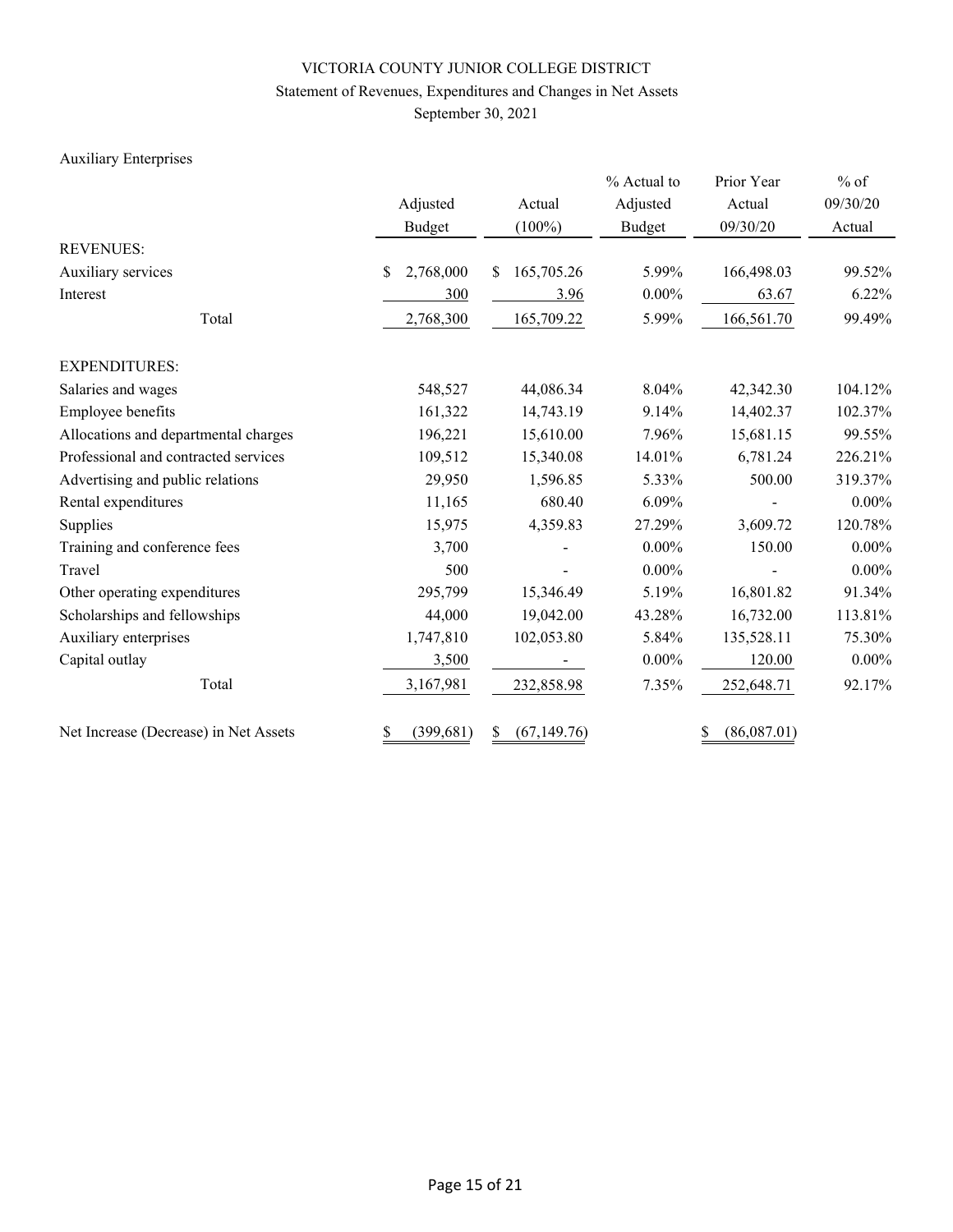## Statement of Revenues, Expenditures and Changes in Net Assets

September 30, 2021

## Debt Service

|                                       | Adjusted<br>Actual<br>Budget<br>$(100\%)$ |                | $%$ Actual to<br>Adjusted<br>Budget | Prior Year<br>Actual<br>09/30/20 | $%$ of<br>09/30/20<br>Actual |
|---------------------------------------|-------------------------------------------|----------------|-------------------------------------|----------------------------------|------------------------------|
| <b>REVENUES:</b>                      |                                           |                |                                     |                                  |                              |
| Ad valorem taxes:                     | \$2,623,938                               | \$<br>5,033.00 | 0.19%                               | 3,345.79<br>S                    | 150.43%                      |
| Total                                 | 2,623,938                                 | 5,033.00       | 0.19%                               | 3,345.79                         | 150.43%                      |
| <b>EXPENDITURES:</b>                  |                                           |                |                                     |                                  |                              |
| Retirement of principal               | 1,980,000                                 |                | $0.00\%$                            |                                  | $0.00\%$                     |
| Interest                              | 643,938                                   |                | $0.00\%$                            |                                  | $0.00\%$                     |
| Total                                 | 2,623,938                                 |                | $0.00\%$                            |                                  | $0.00\%$                     |
| Net Increase (Decrease) in Net Assets | \$                                        | \$<br>5,033.00 |                                     | 3,345.79                         |                              |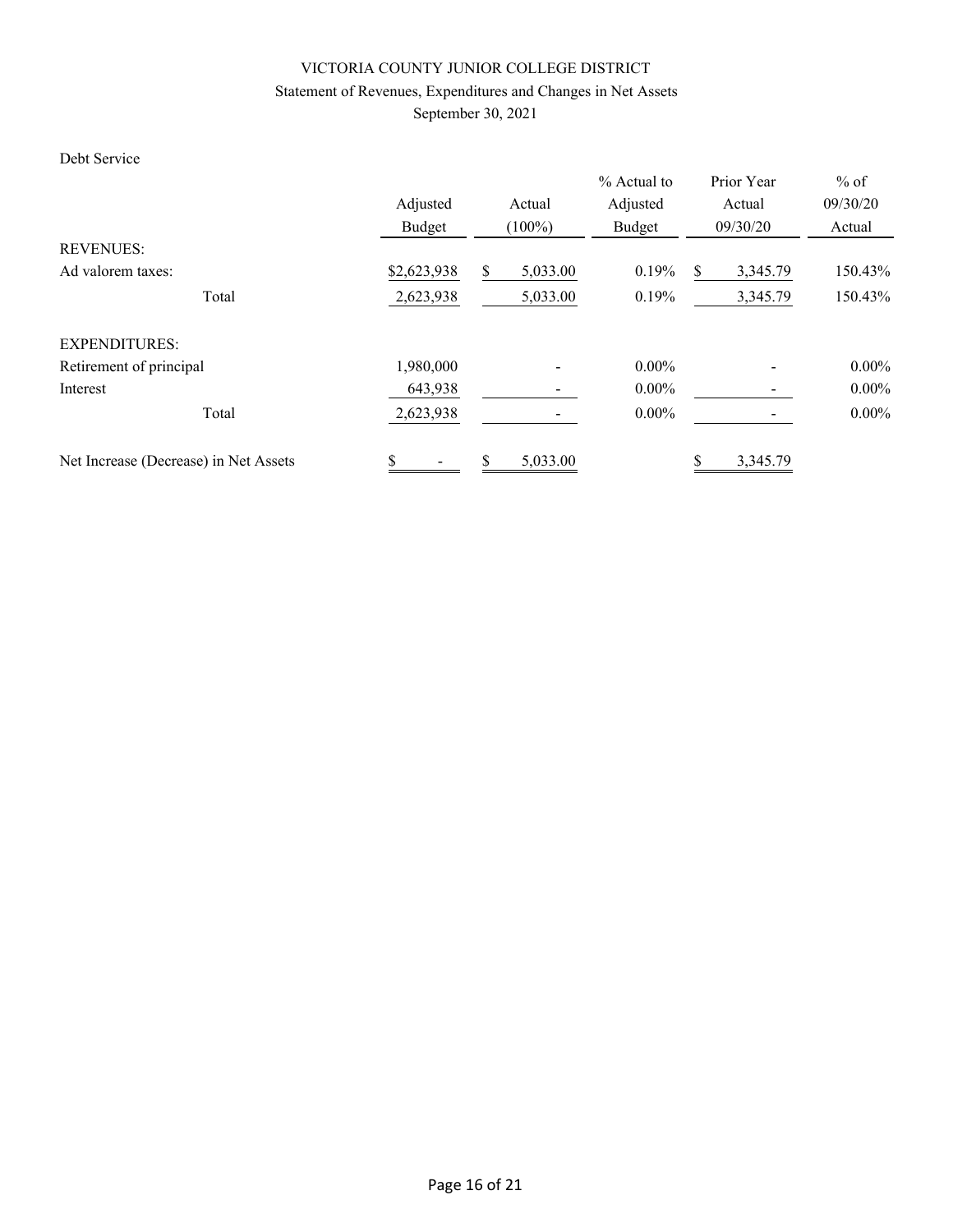## Budget Adjustments

September 30, 2021

### Unrestricted - General

|                                            |    | Adopted<br><b>Budget</b> |    | <b>Current Month</b><br><b>Budget</b><br>Adjustments | Cumulative<br>Budget<br>Adjustments | Adjusted<br><b>Budget</b> |
|--------------------------------------------|----|--------------------------|----|------------------------------------------------------|-------------------------------------|---------------------------|
| <b>REVENUES:</b>                           |    |                          |    |                                                      |                                     |                           |
| State appropriations                       | \$ | 5,102,088                | \$ |                                                      | \$                                  | \$<br>5,102,088           |
| State paid benefits                        |    |                          |    |                                                      |                                     |                           |
| Health insurance                           |    |                          |    | 124,212                                              | 124,212                             | 124,212                   |
| Retirement contributions                   |    |                          |    | 41,578                                               | 41,578                              | 41,578                    |
| Ad valorem taxes:                          |    |                          |    |                                                      |                                     |                           |
| Maintenance & operations                   |    | 13,011,959               |    |                                                      |                                     | 13,011,959                |
| Tuition:                                   |    |                          |    |                                                      |                                     |                           |
| Credit courses                             |    | 4,208,613                |    |                                                      |                                     | 4,208,613                 |
| Non-credit courses                         |    | 1,213,495                |    |                                                      |                                     | 1,213,495                 |
| <b>TPEG</b>                                |    | (220,000)                |    |                                                      |                                     | (220,000)                 |
| Fees:                                      |    |                          |    |                                                      |                                     |                           |
| Credit courses                             |    | 4,996,505                |    |                                                      |                                     | 4,996,505                 |
| Exemptions & waivers:                      |    |                          |    |                                                      |                                     |                           |
| Credit courses                             |    | (300,000)                |    |                                                      |                                     | (300,000)                 |
| Sales & services of educational activities |    | 462,275                  |    |                                                      |                                     | 462,275                   |
| Investment income                          |    | 190,000                  |    |                                                      |                                     | 190,000                   |
| Other income                               |    | 111,350                  |    |                                                      |                                     | 111,350                   |
| Grants:                                    |    |                          |    |                                                      |                                     |                           |
| Local grants                               |    | 87,352                   |    |                                                      |                                     | 87,352                    |
| Total                                      |    | 28,863,637               |    | 165,790                                              | 165,790                             | 29,029,427                |
| <b>EXPENDITURES:</b>                       |    |                          |    |                                                      |                                     |                           |
| Instruction                                |    | 9,576,852                |    | 1,735,055                                            | 1,735,055                           | 11,311,907                |
| Public service                             |    | 296,639                  |    | 11,828                                               | 11,828                              | 308,467                   |
| Academic support                           |    | 2,732,200                |    | 460,616                                              | 460,616                             | 3,192,816                 |
| Student services                           |    | 1,987,237                |    | 384,862                                              | 384,862                             | 2,372,099                 |
| Institutional support                      |    | 5,314,373                |    | 816,405                                              | 816,405                             | 6,130,778                 |
| Physical plant                             |    | 3,473,541                |    | 550,306                                              | 550,306                             | 4,023,847                 |
| Scholarships and fellowships               |    | 130,500                  |    |                                                      |                                     | 130,500                   |
| Staff benefits                             |    | 4,670,256                |    | (3,952,924)                                          | (3,952,924)                         | 717,332                   |
| Total                                      |    | 28,181,598               |    | 6,148                                                | 6,148                               | 28,187,746                |
| TRANSFERS AMOUNG FUNDS:                    |    |                          |    |                                                      |                                     |                           |
| Transfers in                               |    |                          |    |                                                      |                                     |                           |
| Transfers out                              |    | (442,000)                |    |                                                      |                                     | (442,000)                 |
| Total                                      |    | (442,000)                |    |                                                      |                                     | (442,000)                 |
| Net Increase (Decrease) in Net Assets      |    | 240,039                  | \$ | 159,642                                              | \$<br>159,642                       | 399,681                   |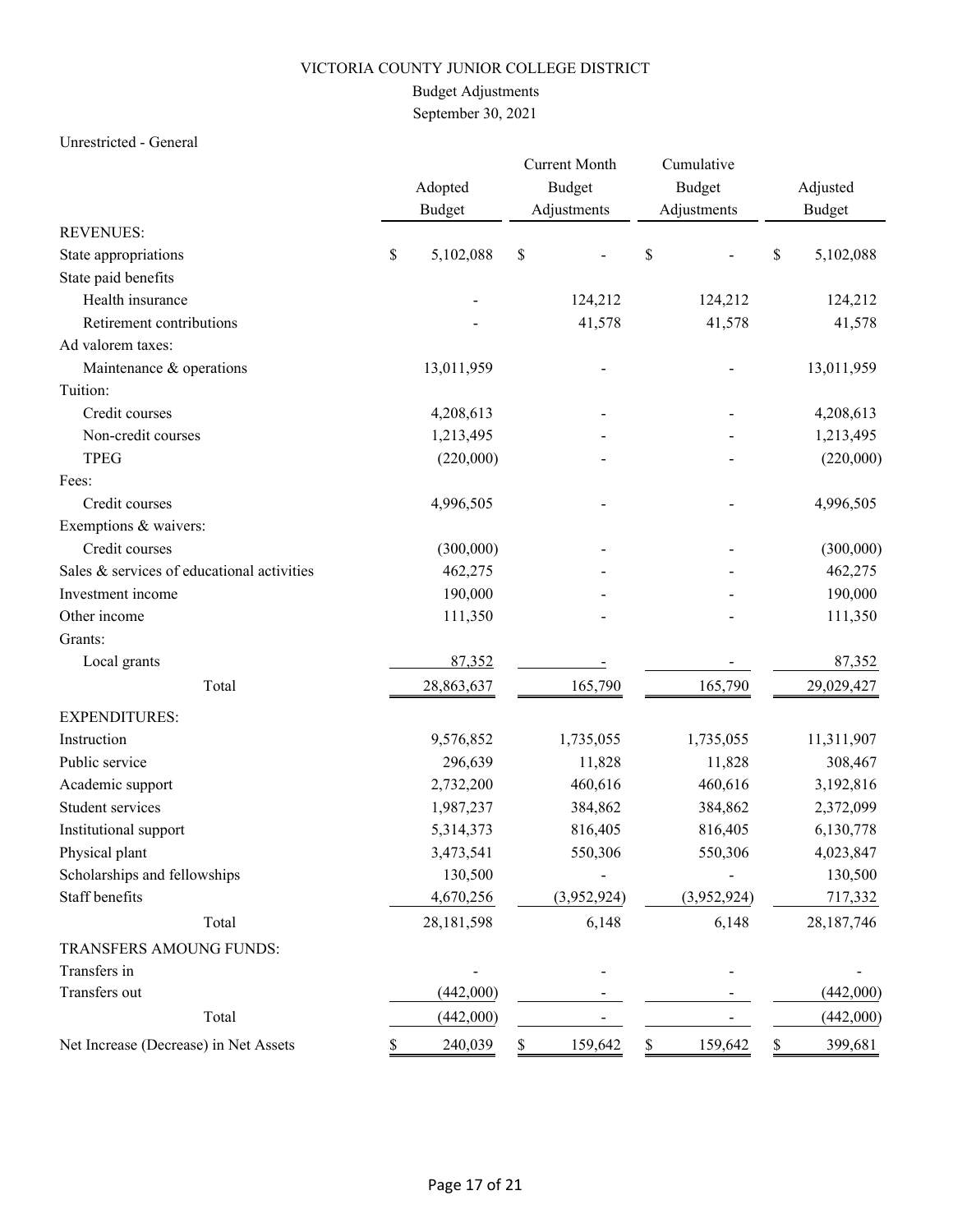## Budget Adjustments

September 30, 2021

## Auxiliary Enterprises

|                                                                                                 |    | Adopted<br><b>Budget</b> |    | <b>Current Month</b><br><b>Budget</b><br>Adjustments |    | Cumulative<br><b>Budget</b><br>Adjustments |    | Adjusted<br><b>Budget</b> |  |
|-------------------------------------------------------------------------------------------------|----|--------------------------|----|------------------------------------------------------|----|--------------------------------------------|----|---------------------------|--|
| <b>REVENUES:</b>                                                                                |    |                          |    |                                                      |    |                                            |    |                           |  |
| Auxiliary services                                                                              | \$ | 2,768,000                | \$ |                                                      | S  |                                            | \$ | 2,768,000                 |  |
| Interest                                                                                        |    | 300                      |    |                                                      |    |                                            |    | 300                       |  |
| Total                                                                                           |    | 2,768,300                |    |                                                      |    |                                            |    | 2,768,300                 |  |
| <b>EXPENDITURES:</b>                                                                            |    |                          |    |                                                      |    |                                            |    |                           |  |
| Salaries and wages                                                                              |    | 548,527                  |    |                                                      |    |                                            |    | 548,527                   |  |
| Employee benefits                                                                               |    | 1,680                    |    | 159,642                                              |    | 159,642                                    |    | 161,322                   |  |
| Allocations and departmental charges                                                            |    | 196,221                  |    |                                                      |    |                                            |    | 196,221                   |  |
| Professional and contracted services                                                            |    | 109,512                  |    |                                                      |    |                                            |    | 109,512                   |  |
| Advertising and public relations                                                                |    | 29,950                   |    |                                                      |    |                                            |    | 29,950                    |  |
| Rental expenditures                                                                             |    | 11,165                   |    |                                                      |    |                                            |    | 11,165                    |  |
| Supplies                                                                                        |    | 15,975                   |    |                                                      |    |                                            |    | 15,975                    |  |
| Training and conference fees                                                                    |    | 3,700                    |    |                                                      |    |                                            |    | 3,700                     |  |
| Travel                                                                                          |    | 500                      |    |                                                      |    |                                            |    | 500                       |  |
| Other operating expenditures                                                                    |    | 295,799                  |    |                                                      |    |                                            |    | 295,799                   |  |
| Scholarships and fellowships                                                                    |    | 44,000                   |    |                                                      |    |                                            |    | 44,000                    |  |
| Auxiliary enterprises                                                                           |    | 1,747,810                |    |                                                      |    |                                            |    | 1,747,810                 |  |
| Capital outlay                                                                                  |    | 3,500                    |    |                                                      |    |                                            |    | 3,500                     |  |
| Total                                                                                           |    | 3,008,339                |    | 159,642                                              |    | 159,642                                    |    | 3,167,981                 |  |
| TRANSFERS AMOUNG FUNDS:                                                                         |    |                          |    |                                                      |    |                                            |    |                           |  |
| Transfers in                                                                                    |    |                          |    |                                                      |    |                                            |    |                           |  |
| Total                                                                                           |    |                          |    |                                                      |    |                                            |    |                           |  |
| Net Increase (Decrease) in Net Assets                                                           | \$ | (240, 039)               | \$ | (159, 642)                                           | \$ | (159, 642)                                 | \$ | (399, 681)                |  |
| Unrestricted - General and Auxiliary Enterprises<br>Total Net Increase (Decrease) in Net Assets | \$ |                          | \$ |                                                      |    |                                            | \$ |                           |  |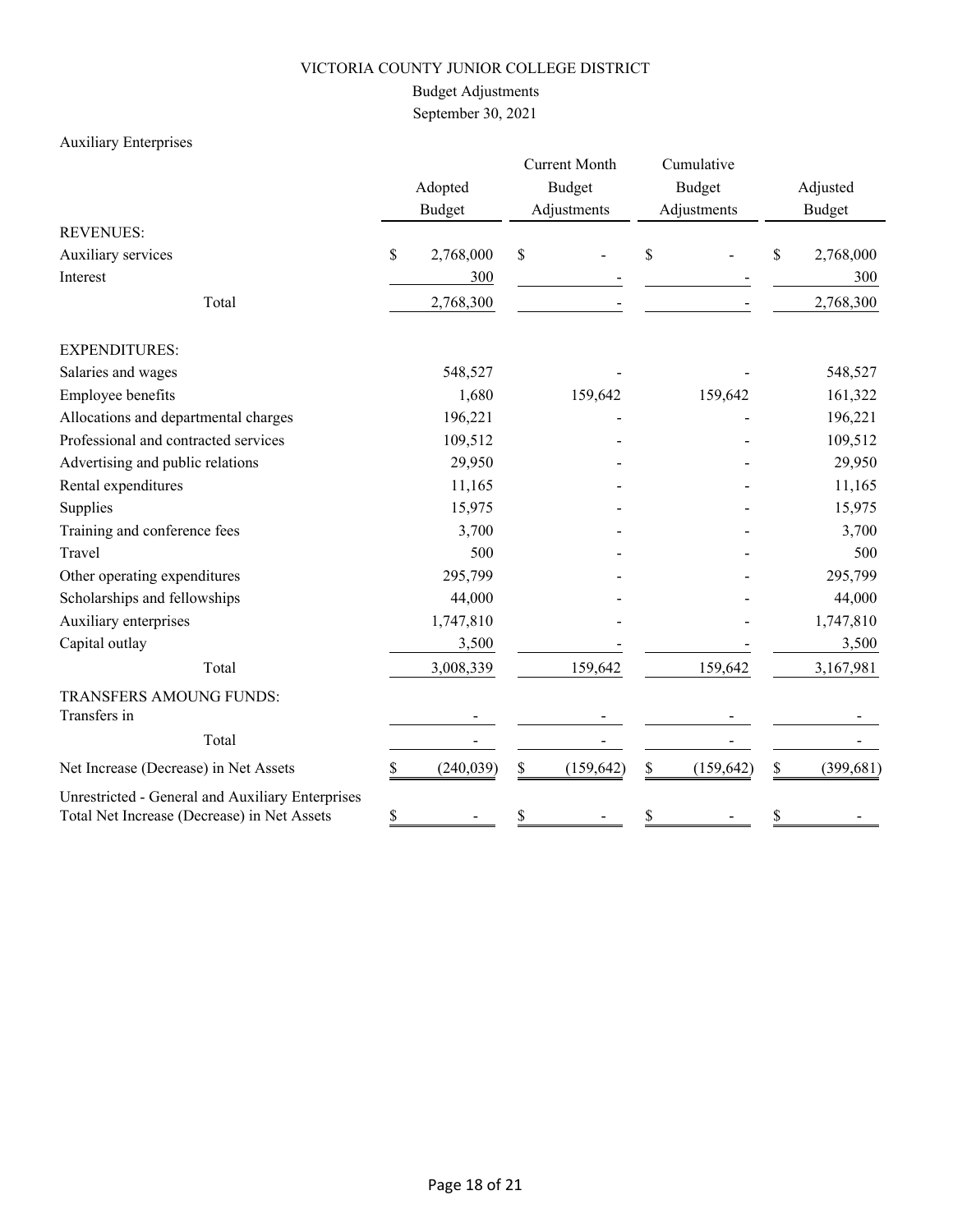### VICTORIA COUNTY JUNIOR COLLEGE DISTRICT Gonzales Center Expansion September 30, 2021

### **Resources**

|                                    |                    | September 30, 2021       |    | Project-to-Date                          |     |        |               |                        |
|------------------------------------|--------------------|--------------------------|----|------------------------------------------|-----|--------|---------------|------------------------|
| Gifts & Grants                     | S                  | -                        | S  | 1,115.54                                 |     |        |               |                        |
| Interest From Investments - Grants |                    | 0.19                     |    | 42.75                                    |     |        |               |                        |
| <b>Total Resources</b>             |                    | 0.19                     | \$ | 1,158.29                                 |     |        |               |                        |
|                                    |                    | <b>Resources Applied</b> |    |                                          |     |        |               |                        |
|                                    | September 30, 2021 |                          |    | Project-to-Date<br><b>Total Contract</b> |     |        |               | Balance<br>On Contract |
| Gonzales Center Expansion          |                    |                          |    |                                          |     |        |               |                        |
| Postage                            | \$                 |                          | S  | 0.50                                     | -\$ | 0.50   | <sup>\$</sup> |                        |
| Supplies                           |                    |                          |    | 220.00                                   |     | 220.00 |               |                        |
|                                    |                    |                          |    | 220.50                                   | S   | 220.50 | S             |                        |
| Net Resources Available            |                    |                          |    | 937.79                                   |     |        |               |                        |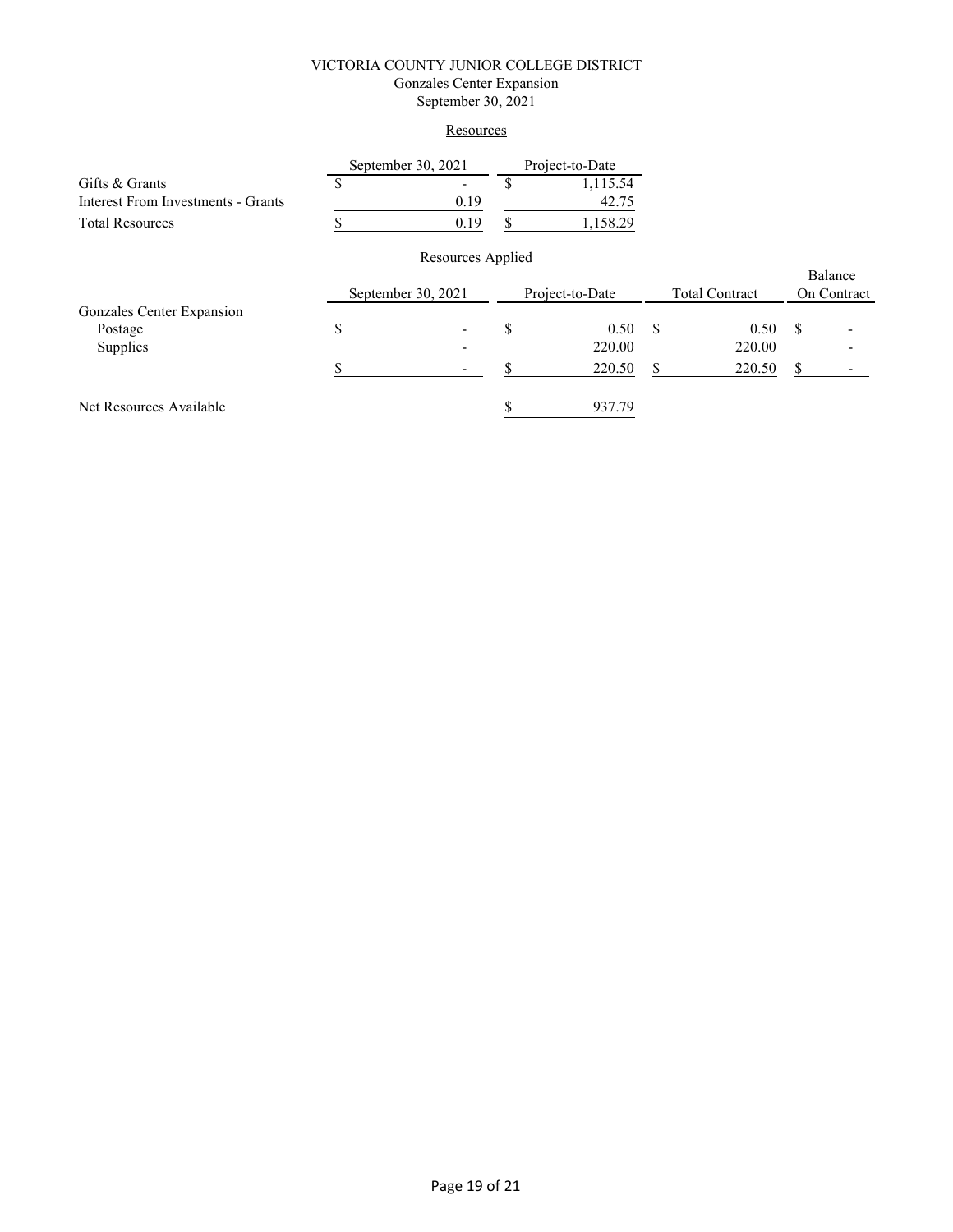#### VICTORIA COUNTY JUNIOR COLLEGE DISTRICT Projects Fund September 30, 2021

| Resources |
|-----------|
|           |

|                                                                                                           | September 30, 2021 | Project-to-Date    |
|-----------------------------------------------------------------------------------------------------------|--------------------|--------------------|
| Gifts & Grants                                                                                            | \$                 | \$<br>814,794.14   |
| Interest From Investments - Gifts &<br>Grants                                                             | 153.32             | 32,624.85          |
| Gifts & Grants - Designated for<br>Comprehensive Student Center                                           |                    | 6,000,000.00       |
| Interest - Gifts & Grants Designated for<br>Comprehensive Student Center                                  | 1,259.76           | 58,967.21          |
| Transfer In - Designated for<br>Comprehensive Student Center                                              | 442,000.00         | 1,534,987.00       |
| Interest - Designated Funds for<br>Comprehensive Student Center                                           | 207.95             | 42,968.89          |
| Transfer In - Designated for Wood<br>Building (Remaining Matching Funds)                                  |                    | 127,370.41         |
| Interest - Designated Funds for Wood<br>Building                                                          | 26.74              | 26.74              |
| Transfer In - Designated for Facilities<br>Master Plan                                                    |                    | 884,000.00         |
| Interest - Designated Funds for Facilities<br>Master Plan                                                 | 139.79             | 13,795.80          |
| Transfer In - Designated for Allied<br><b>Health Renovation</b><br>Interest - Designated Funds for Allied |                    | 325,000.00         |
| <b>Health Renovation</b>                                                                                  | 68.24              | 68.24              |
| <b>Total Resources</b>                                                                                    | \$<br>443,855.80   | \$<br>9,834,603.28 |

## Resources Applied

|                                            |                    |  |    |                       |               |                       |             | Balance |  |
|--------------------------------------------|--------------------|--|----|-----------------------|---------------|-----------------------|-------------|---------|--|
|                                            | September 30, 2021 |  |    | Project-to-Date       |               | <b>Total Contract</b> | On Contract |         |  |
| Comprehensive Student Center<br>Postage    | \$                 |  | \$ | 0.51                  | S<br>0.51     |                       | S           |         |  |
| Architect & Engineering Fees               |                    |  |    | 544,557.79            |               | 544,557.79            |             |         |  |
| Comprehensive Student Center               |                    |  | S  | 544,558.30            | \$            | 544,558.30            | \$          |         |  |
| Fine Arts Renovation                       |                    |  | \$ |                       |               |                       | S           |         |  |
| Museum Expansion                           |                    |  |    |                       |               |                       |             |         |  |
| Architect & Engineering Fees<br>Contractor | \$                 |  | \$ | 30,382.50<br>2,607.50 | <sup>\$</sup> | 30,382.50<br>2,607.50 | \$          |         |  |
| Museum Expansion                           |                    |  | S  | 32,990.00             | \$            | 32,990.00             | S           |         |  |
| <b>Welder Center Annex</b>                 |                    |  |    |                       |               |                       |             |         |  |
| Architect & Engineering Fees               |                    |  |    | 8,107.05              | \$            | 8,107.05              | \$          |         |  |
| <b>Welder Center Annex</b>                 |                    |  | ъ  | 8,107.05              | \$            | 8,107.05              | \$          |         |  |